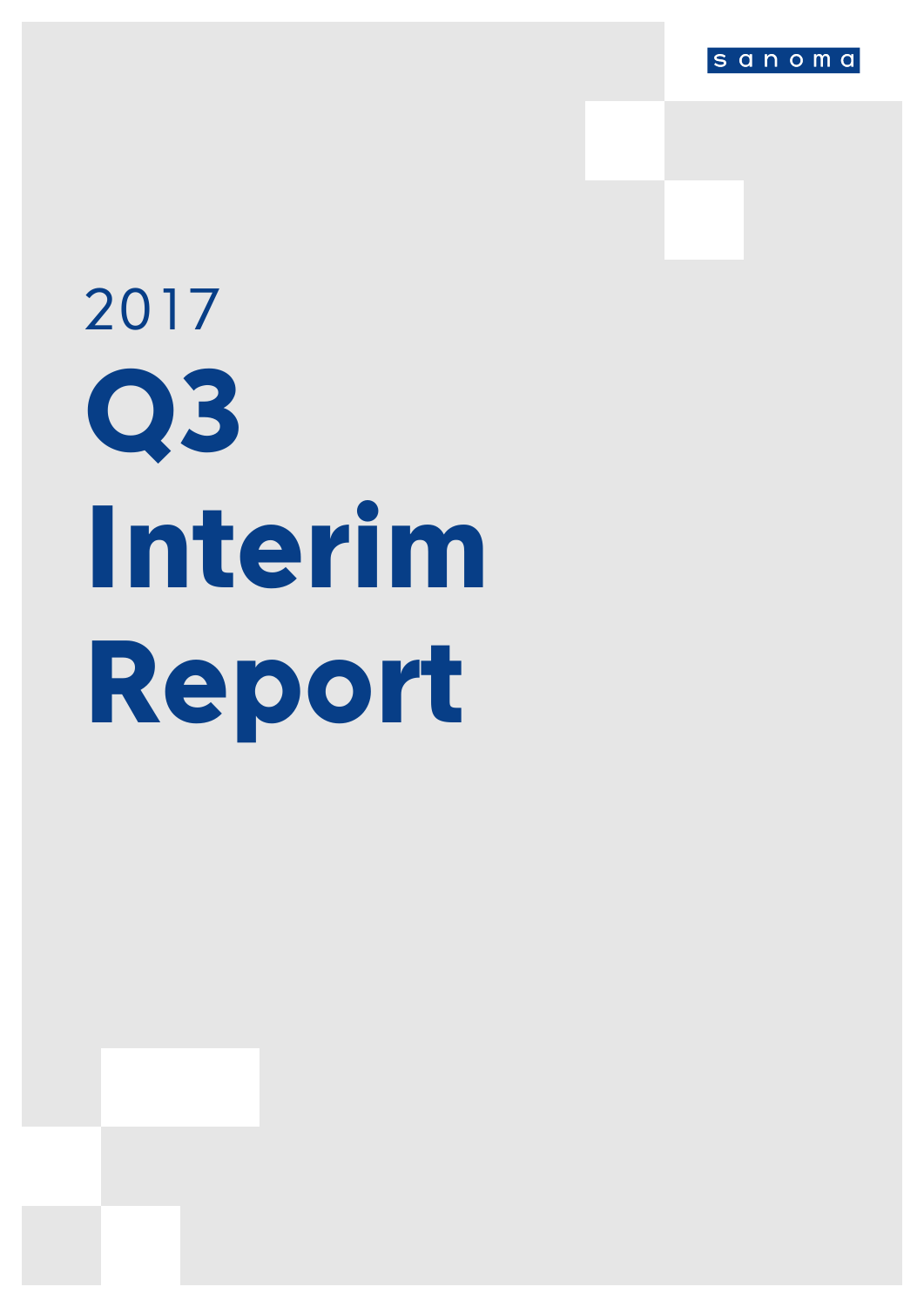# Sanoma's Interim Report 1 January–30 September 2017:

# **Operational EBIT improved across business units**

# **Strong Q3 sales in Learning and continued cost innovations throughout the Group improved result**

Sanoma Corporation, Stock Exchange Release, 25 October 2017 at 8:30 CET+1

#### **Third quarter**

- Net sales adjusted for changes in the Group structure grew by 5.4%. Reported net sales amounted to EUR 405 million (2016: 438). The Dutch TV operations of SBS are not included in the third quarter figures as Sanoma completed the divestment of SBS to Talpa on 19 July 2017.
- Operational EBIT improved to EUR 89.3 million (2016: 77.7; adjusted for the SBS divestment 70.2) as a result of higher sales in Learning and lower costs across all businesses.
- Operating profit improved to EUR 86.3 million (2016: 75.1; adjusted for the SBS divestment 68.6).
- Items affecting comparability included in the operating profit totalled EUR -3.0 million (2016: -2.6) and consisted mainly of restructuring expenses.
- Operational earnings per share increased to EUR 0.39 (2016: 0.30), earnings per share increased to EUR 0.37 (2016: 0.29).
- Cash flow from operations was EUR 85.6 million (2016: 95.9). The cash flow was lower than in the comparable period mainly due to higher trade receivables in Learning. Capex was EUR 9.2 million (2016: 7.3).

#### **First nine months**

- Adjusted for changes in the Group structure, net sales were stable. Reported net sales amounted to EUR 1,190 million (2016: 1,241).
- Operational EBIT improved to EUR 182.4 million (2016: 166.5). Adjusted for the SBS divestment, comparable operational EBIT grew 19.1% to EUR 184.8 million (2016: 155.1).
- Operating profit decreased to EUR -252.0 million (2016: 219.8), due to the capital loss related to the divestment of SBS, which has been booked as an item affecting comparability.
- Items affecting comparability included in the operating profit amounted to EUR -434.4 million (2016: 53.3) and consisted of a capital loss related to the divestment of SBS, impairments and restructuring expenses as well as a capital gain on the divestment of Sanoma Baltics. Items affecting comparability in the same period last year included an EUR 74.6 million adjustment for the settlement of the pension plans in the Netherlands.
- Operational earnings per share were EUR 0.73 (2016: 0.58). Earnings per share were EUR -1.07 (2016: 0.85) due to capital loss related to SBS divestment.
- Cash flow from operations was EUR 48.2 million (2016: 52.1) and capex was EUR 28.0 million (2016: 22.6).
- As a result of the SBS divestment, Sanoma was able to continue deleveraging its balance sheet. Interest-bearing liabilities were significantly lower, totalling EUR 555.4 million (2016: 799.8) at the end of September.
- Net debt/adj. EBITDA ratio was 2.2 (2016: 3.3) at the end of September.
- Equity ratio was 34.2% (2016: 43.7%) at the end of September.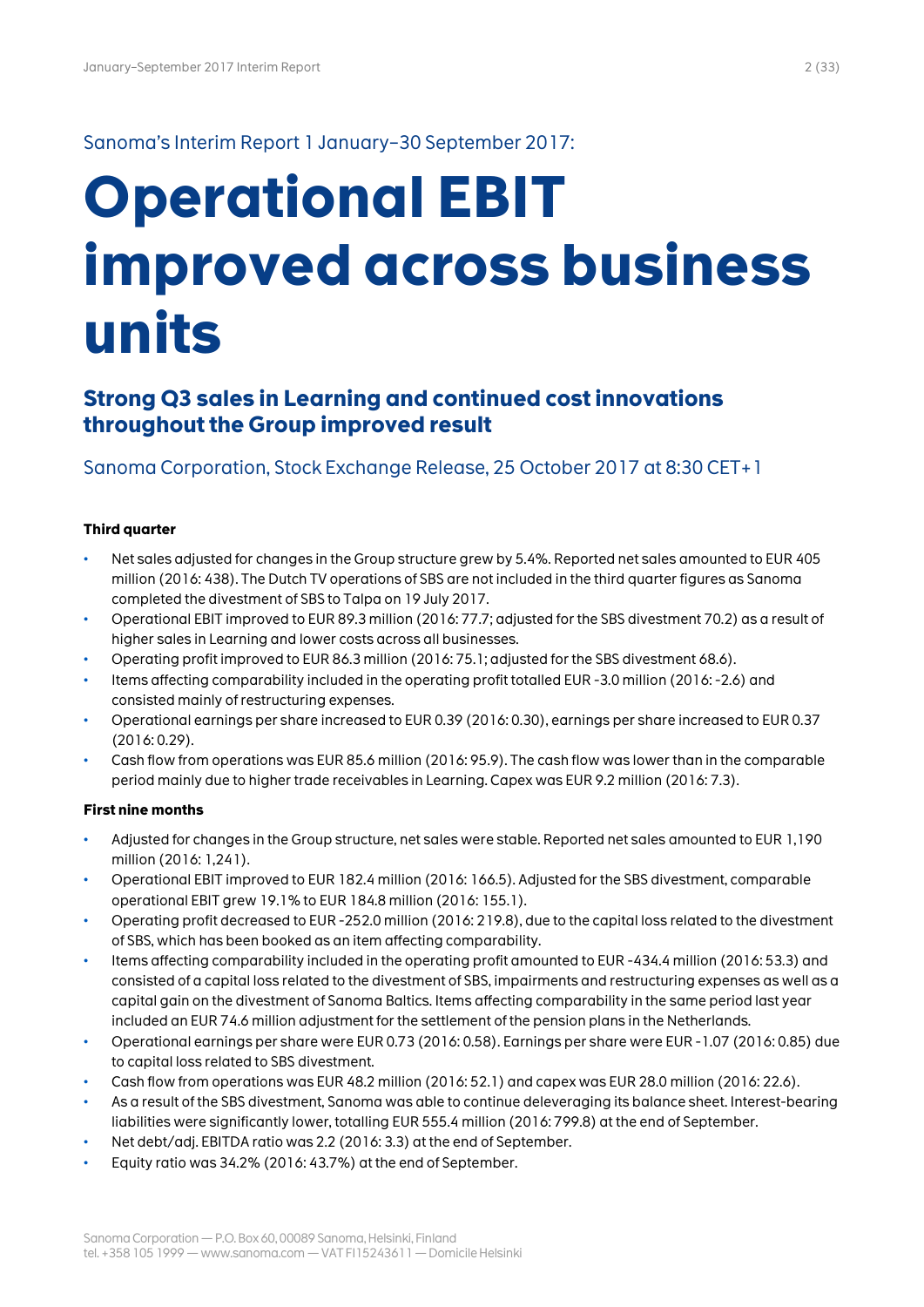#### **Outlook (as revised on October 24, 2017)**

For 2017, Sanoma expects that the Group's consolidated net sales adjusted for structural changes, including the divestment of SBS, will be stable and the operational EBIT margin will be above 12%.

#### **Comparable key indicators, adjusted for the SBS divestment**

| <b>EUR million</b>                                 | $7 - 9/$<br>2017 | 2016  | 7-9/Change<br>% | $1 - 9/$<br>2017 | 2016    | 1-9/Change<br>% | $1 - 12/$<br>2016 |
|----------------------------------------------------|------------------|-------|-----------------|------------------|---------|-----------------|-------------------|
| Net sales                                          | 404.6            | 387.8 |                 | 4.3 1,083.1      | 1,079.1 |                 | 0.4 1,407.0       |
| <b>EBITDA</b>                                      | 121.8            | 106.9 | 13.9            | 289.1            | 327.4   | $-11.7$         | 353.3             |
| <b>Operational EBIT</b>                            | 89.3             | 70.2  | 27.1            | 184.8            | 155.1   | 19.1            | 152.6             |
| % of net sales                                     | 22.1             | 18.1  |                 | 17.1             | 14.4    |                 | 10.8              |
| Operating profit                                   | 86.5             | 68.6  | 26.0            | 174.9            | 209.4   | $-16.5$         | 188.3             |
| Result for the period                              | 61.4             | 46.7  | 31.6            | 115.2            | 140.4   | $-18.0$         | 110.2             |
| Cash flow from operations                          | 85.6             | 102.5 | $-16.5$         | 47.9             | 58.1    | $-17.6$         | 141.2             |
| Capital expenditure *                              | 9.2              | 6.1   | 51.5            | 26.2             | 19.1    | 36.9            | 30.4              |
| % of net sales                                     | 2.3              | 1.6   |                 | 2.4              | 1.8     |                 | 2.2               |
| Number of employees at the end of the period (FTE) |                  |       |                 | 4,655            | 4,894   | $-4.9$          | 4,847             |
| Average number of employees (FTE)                  |                  |       |                 | 4.780            | 5,059   | $-5.5$          | 5,006             |
| Earnings/share, EUR                                | 0.38             | 0.28  | 36.3            | 0.70             | 0.83    | $-15.5$         | 0.63              |
| Operational earnings/share, EUR                    | 0.39             | 0.28  | 39.1            | 0.74             | 0.55    | 33.9            | 0.47              |
| Cash flow from operations/share, EUR               | 0.53             | 0.63  | $-16.6$         | 0.29             | 0.36    | $-17.7$         | 0.87              |

\* Including finance leases.

Sanoma presents certain financial performance measures (alternative performance measures or APMs) on a non-IFRS basis. The APMs are provided to reflect the underlying business performance and to enhance comparability from period to period. APMs should not be considered as a substitute for measures of performance in accordance with IFRS. More information is available at Sanoma.com.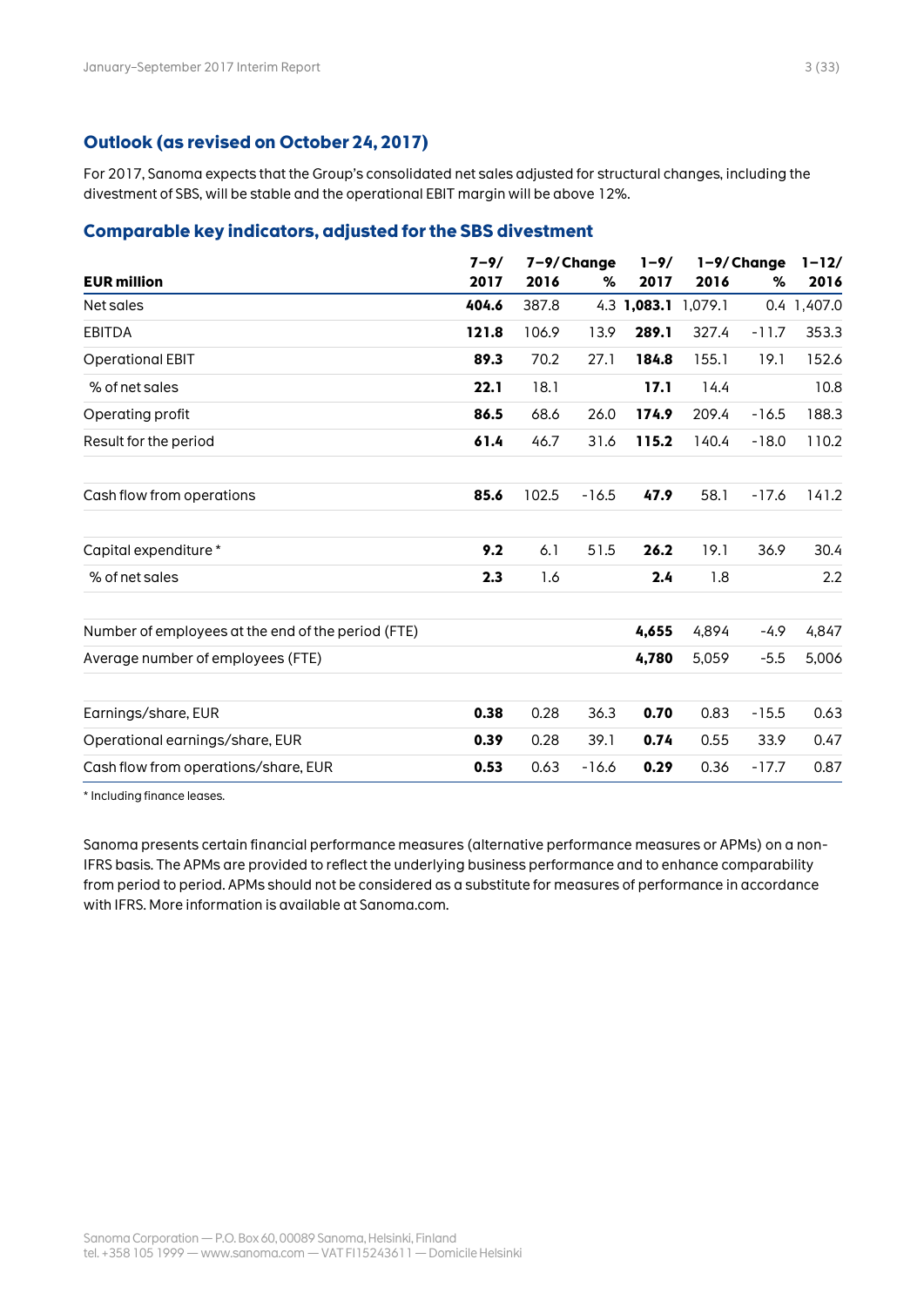# **Key indicators**

| <b>EUR million</b>                                 | $7 - 9/$<br>2017 | 2016  | 7-9/Change<br>% | $1 - 9/$<br>2017       | 2016  | 1-9/Change<br>% | $1 - 12/$<br>2016 |
|----------------------------------------------------|------------------|-------|-----------------|------------------------|-------|-----------------|-------------------|
| Net sales                                          | 404.6            | 438.1 |                 | $-7.6$ 1,189.9 1,241.0 |       |                 | $-4.1$ 1,639.1    |
| <b>EBITDA</b>                                      | 121.7            | 136.8 | $-11.1$         | $-104.6$               | 427.3 |                 | 496.3             |
| <b>Operational EBIT</b>                            | 89.3             | 77.7  | 14.9            | 182.4                  | 166.5 | 9.6             | 167.9             |
| % of net sales                                     | 22.1             | 17.7  |                 | 15.3                   | 13.4  |                 | 10.2              |
| Operating profit                                   | 86.3             | 75.1  | 15.0            | $-252.0$               | 219.8 |                 | 196.6             |
| Result for the period                              | 61.3             | 51.3  | 19.5            | $-310.9$               | 148.1 |                 | 116.0             |
| Cash flow from operations                          | 85.6             | 95.9  | $-10.7$         | 48.2                   | 52.1  | $-7.5$          | 158.1             |
| Capital expenditure *                              | 9.2              | 7.3   | 25.8            | 28.0                   | 22.6  | 23.7            | 34.8              |
| % of net sales                                     | 2.3              | 1.7   |                 | 2.4                    | 1.8   |                 | 2.1               |
| Return on equity (ROE), % **                       |                  |       |                 | $-45.0$                | 1.6   |                 | 10.9              |
| Return on investment (ROI), % **                   |                  |       |                 | $-17.6$                | 4.6   |                 | 9.9               |
| Equity ratio, %                                    |                  |       |                 | 34.2                   | 43.7  |                 | 41.0              |
| Net gearing, %                                     |                  |       |                 | 95.3                   | 67.9  |                 | 78.4              |
| Number of employees at the end of the period (FTE) |                  |       |                 | 4,655                  | 5,269 | $-11.7$         | 5,227             |
| Average number of employees (FTE)                  |                  |       |                 | 5,026                  | 5,437 | $-7.6$          | 5,384             |
| Earnings/share, EUR                                | 0.37             | 0.29  | 28.5            | $-1.07$                | 0.85  |                 | 0.65              |
| Operational earnings/share, EUR                    | 0.39             | 0.30  | 29.7            | 0.73                   | 0.58  | 25.8            | 0.51              |
| Cash flow from operations/share, EUR               | 0.53             | 0.59  | $-10.8$         | 0.30                   | 0.32  | $-7.6$          | 0.97              |
| Equity/share, EUR                                  |                  |       |                 | 3.33                   | 5.16  | $-35.6$         | 4.39              |

\* Including finance leases.

\*\* Rolling 12-month period.

# **Organic growth of net sales\*, %**

|               | $7 - 9/2017$ vs.<br>$7 - 9/2016$ | $1 - 9/2017$ vs.<br>$1 - 9/2016$ | $1 - 12/2016$ vs.<br>$1 - 12/2015$ |
|---------------|----------------------------------|----------------------------------|------------------------------------|
| Media BeNe    | -4.6                             | $-3.4$                           | 0.5                                |
| Media Finland | $-1.2$                           | $-1.0$                           | 0.7                                |
| Learning      | 22.5                             | 9.7                              | $-2.5$                             |
| Group         | 5.4                              | 0.3                              | 0.1                                |

\* Adjusted for changes in the Group structure.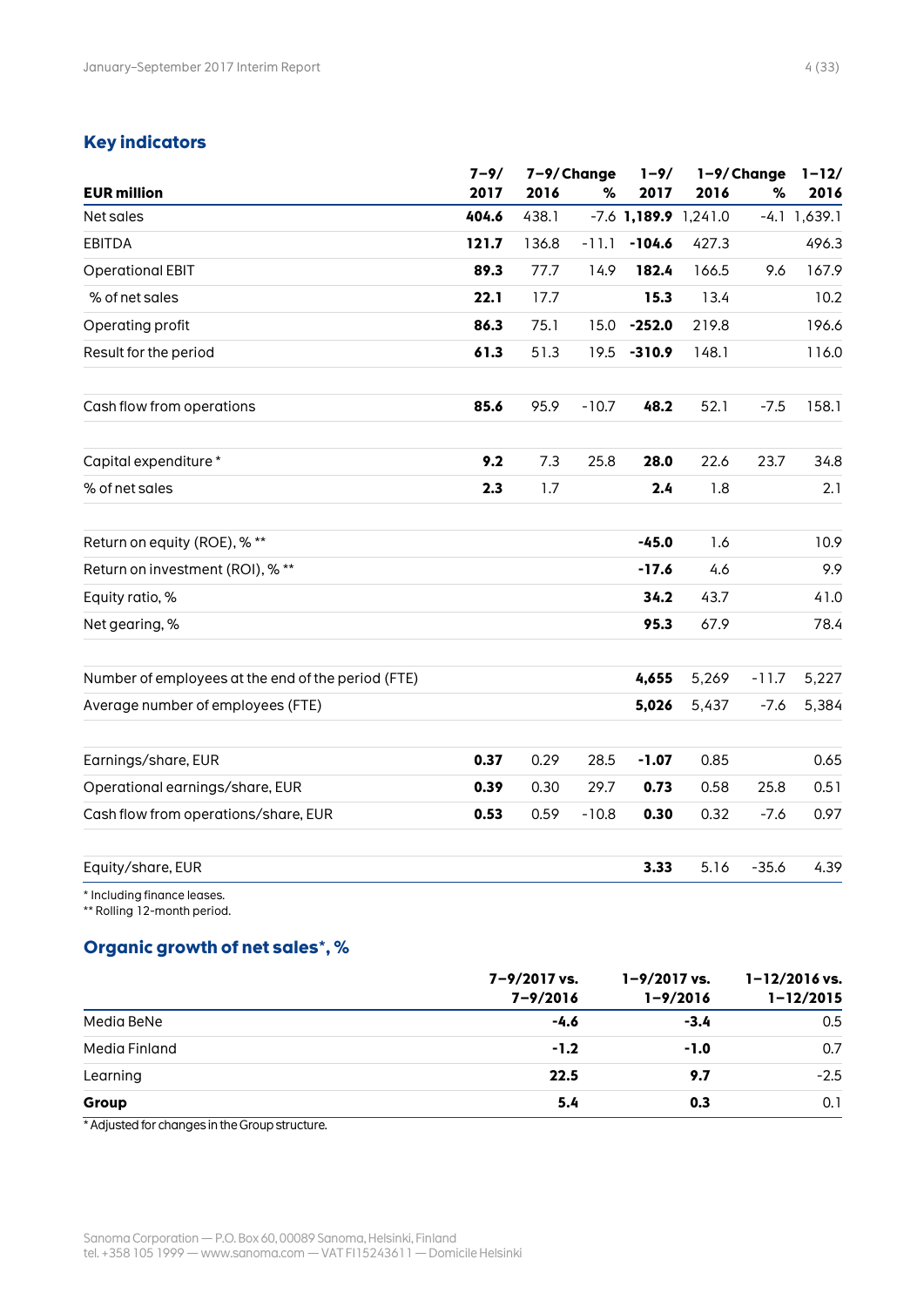#### **Susan Duinhoven, President and CEO:**

"Sanoma's results improved strongly in the third quarter, driven by successful sales in the seasonally important quarter for Learning and cost innovations in all of our businesses. Our net sales adjusted for changes in the Group structure grew by 5.4% and our operational EBIT improved by 27.1%.

For the first nine months our operational EBIT improved by 19.1% and sales were stable, when adjusted for the divestment of SBS. Our operational earnings per share improved by 25.8%, mostly due to lower financial costs resulting from significantly lower debt levels. Based on our good performance, we revised our FY 2017 guidance on October 24 and expect the operational EBIT margin to be above 12%.

We continue to focus on cash generation. In the third quarter, our cash flow from operations was EUR 85.6 million (2016: 95.9), slightly lower than in the prior year due to sales-driven growth of trade receivables in Learning.

Media BeNe's comparable operational EBIT, adjusted for SBS, continued to improve in the third quarter and was 9.0% higher compared to the previous year. The SBS divestment was completed in July. Profitability of our remaining print and online portfolio improved following our cost innovations and streamlining of the organisation. Sanoma's brands continued their good performance in BeNe.

In the third quarter, net sales in Media Finland were stable, while operational EBIT grew by 38.3%, supported by cost innovations. Nelonen TV channels continued to hold their market-leading positions, and our Ruutu VOD service grew its reach, strengthening our non-print sales. Helsingin Sanomat showed an increase in both the total number of subscriptions and the share of digital subscriptions, reaching new heights during the third quarter. Our ability to keep sales stable in Finland in a challenging advertising market shows the strength of our portfolio and good work of our teams.

In Learning, net sales grew strongly by 22.5%, and operational EBIT increased by 23.8% in the third quarter. Momentum in the Polish market has been exceptionally positive in 2017 with two simultaneous curriculum changes impacting the market volume positively. The efforts and costs we have put into developing and marketing 46 new methods as part of the educational reforms paid off, as our market share in the Polish learning market grew. Part of our growth

came from third party products as we operate in the the local market both as a publisher and as a distributor with our 'one-stop-shop' concept.

As a result of the divestment of SBS, we have significantly decreased our debt, and our balance sheet ratios have improved. At the end of September, our net debt to adjusted EBITDA ratio was 2.2, being at our long-term target level, below 2.5, and equity ratio at 34.2% was already close again to our target of 35-45%. This will allow us to pursue opportunities to enhance our portfolio of leading brands and businesses, and to serve our customers in the best ways: providing consumers with informative and entertaining content and advertisers with the combination of reach and targeting to grow their business."

#### **Impact of the SBS transaction on reported figures**

Sanoma announced the divestment of the Dutch TV operations of SBS on 10 April 2017. Following the announcement, all assets and liabilities relating to SBS were classified as held for sale in accordance with IFRS5. This resulted in a non-cash capital loss for Sanoma, affecting mainly the first quarter result.

SBS was consolidated in Sanoma's income statement until 30 June 2017. Therefore, SBS has been excluded only as of the third quarter when adjusting net sales for structural changes. In accordance with the requirements of IFRS5, the non-current asset held for sale was no longer depreciated/amortised after the announcement of the transaction.

The divestment was completed on 19 July 2017. To illustrate the effect of the divestment on the Group, some comparable adjusted key figures are presented in this report. Comparable adjusted figures fully exclude the divested operations of SBS but include 100% of Veronica Uitgeverij. All other figures in this interim report are based on reported figures and include SBS until the end of June.

In connection with the SBS divestment, Sanoma changed its segments for IFRS reporting and now reports three segments, identical to its SBUs.

#### **Net sales**

#### **Third quarter**

In July–September, Sanoma's net sales amounted to EUR 404.6 million (2016: 438.1; adjusted for the SBS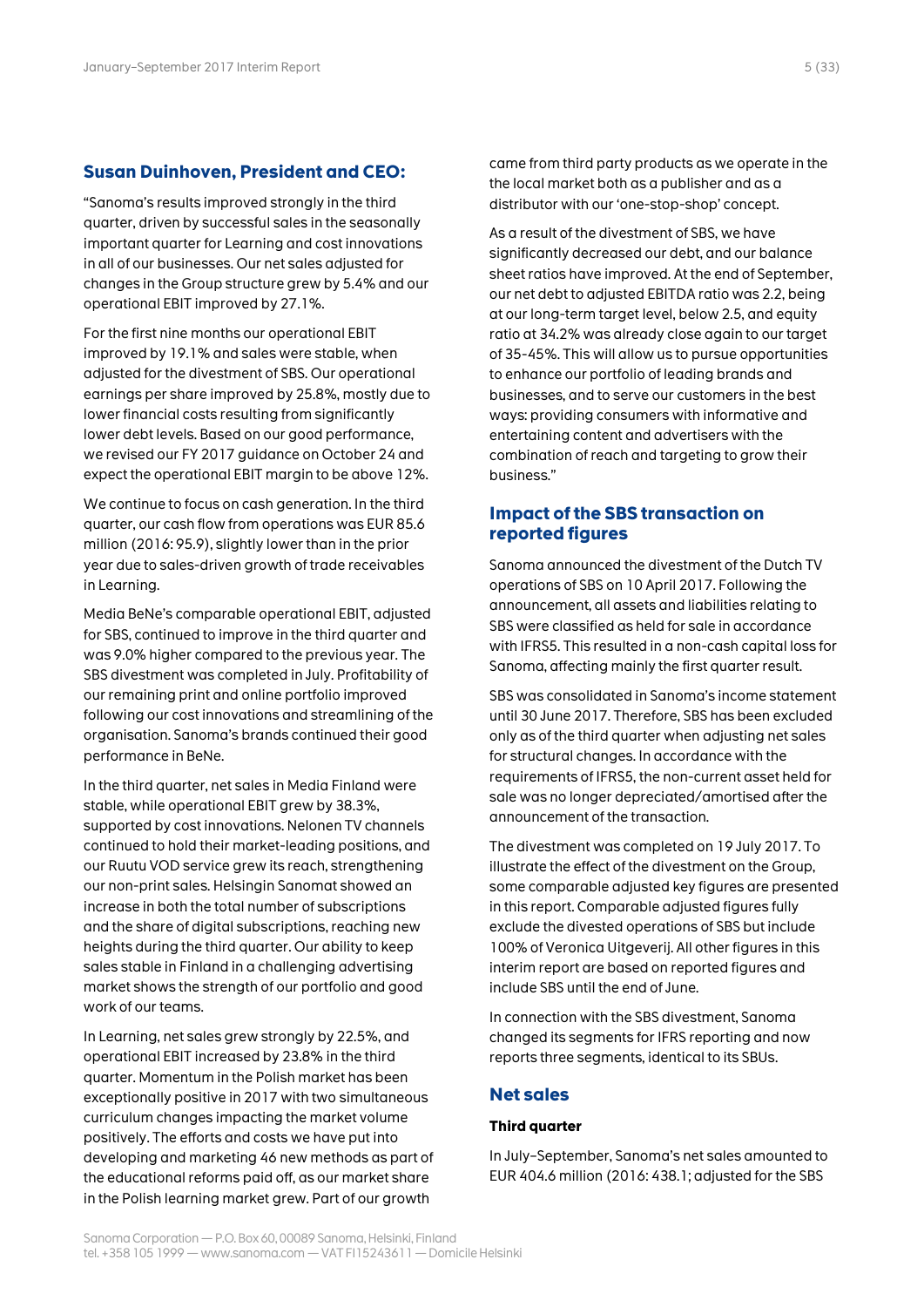divestment 387.8). Adjusted for changes in the Group structure, net sales increased by 5.4%.

Non-print media sales, adjusted for the SBS divestment, decreased by 2.6% to EUR 82.8 million (2016: 84.9) and represented 20.5% (2016: 21.9%) of the Group's net sales.

Advertising sales, adjusted for the SBS divestment, decreased by 7.9% to EUR 76.8 million (2016: 83.4), print advertising being at lower levels. Circulation sales decreased by 3.4% to EUR 132.5 million (2016: 137.0), mostly due to lower single copy sales, both in the Netherlands and Finland. Net sales from learning increased by 22.5% to EUR 152.7 million (2016: 124.7), mainly driven by this year's uniquely favourable market development in Poland and the partial catch up of the soft Q2 in the Netherlands. Other sales were stable at EUR 42.7 million (2016: 42.7).

#### **First nine months**

In January–September, Sanoma's reported net sales were EUR 1,189.9 million (2016: 1,241.0). Adjusted for changes in the Group structure and for the SBS divestment, net sales were stable.

Non-print media sales, adjusted for the SBS divestment, were stable at EUR 277.5 million (2016: 273.7) and represented 25.6% (2016: 25.4%) of the Group's net sales.

Advertising sales, adjusted for the SBS divestment, decreased by 5.7% to EUR 262.8 million (2016: 278.6). Circulation sales decreased by 3.1% to EUR 397.9 million (2016: 410.8), largely due to decrease in single copy sales. Net sales from Learning increased by 11.8% to EUR 284.7 million (2016: 254.6). Other sales were stable at EUR 137.7 million (2016: 135.1).

#### **Group's comparable net sales by country, adjusted for the SBS divestment, %**

|                    | $7 - 9/2017$ | $7 - 9/2016$ | $1 - 9/2017$ | $1 - 9/2016$ | 1-12/2016 |
|--------------------|--------------|--------------|--------------|--------------|-----------|
| <b>Netherlands</b> | 31.3         | 33.4         | 35.9         | 37.5         | 37.7      |
| Finland            | 35.0         | 37.9         | 42.9         | 43.3         | 44.4      |
| Belgium            | 11.6         | 12.9         | 11.2         | 11.2         | 10.9      |
| Other              | 22.1         | 15.8         | 10.0         | 8.0          | 7.0       |
| <b>Total Group</b> | 100.0        | 100.0        | 100.0        | 100.0        | 100.0     |

#### **Group's net sales by country, %**

|                    | $7 - 9/2017$ | $7 - 9/2016$ | $1 - 9/2017$ |       | $1 - 9/2016$ $1 - 12/2016$ |
|--------------------|--------------|--------------|--------------|-------|----------------------------|
| <b>Netherlands</b> | 31.3         | 41.0         | 41.6         | 45.7  | 46.5                       |
| Finland            | 35.0         | 33.6         | 39.1         | 37.7  | 38.1                       |
| Belgium            | 11.6         | 11.4         | 10.2         | 9.7   | 9.3                        |
| Other              | 22.1         | 14.0         | 9.1          | 6.9   | 6.1                        |
| <b>Total Group</b> | 100.0        | 100.0        | 100.0        | 100.0 | 100.0                      |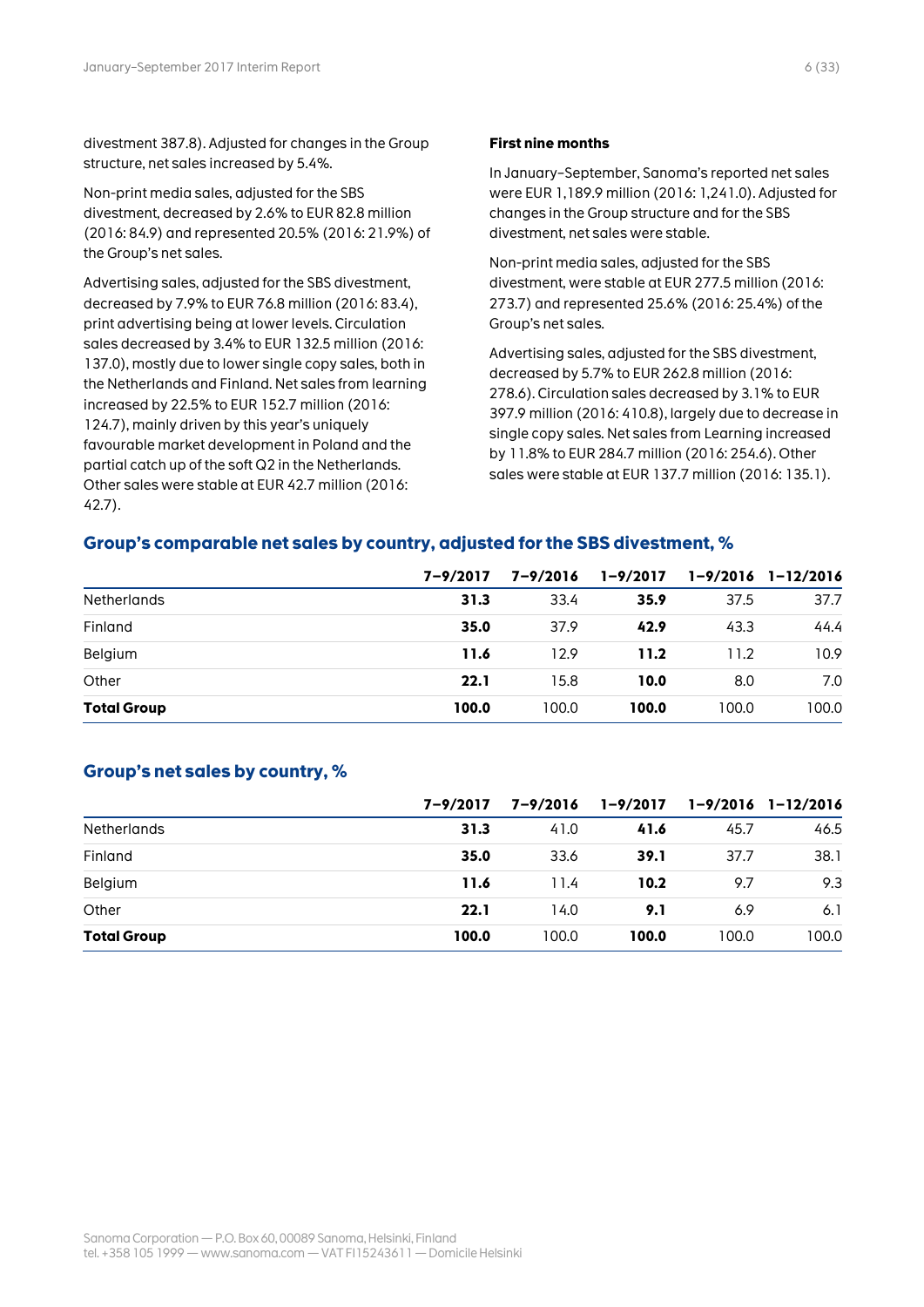|              | $7 - 9/2017$ | $7 - 9/2016$ | $1 - 9/2017$ | $1 - 9/2016$ | $1 - 12/2016$ |
|--------------|--------------|--------------|--------------|--------------|---------------|
| Advertising  | 19.0         | 21.5         | 24.3         | 25.8         | 27.4          |
| Subscription | 22.8         | 24.1         | 26.0         | 26.3         | 27.0          |
| Single copy  | 9.9          | 11.3         | 10.7         | 11.8         | 11.9          |
| Learning     | 37.7         | 32.1         | 26.3         | 23.6         | 20.1          |
| Other        | 10.6         | 11.0         | 12.7         | 12.5         | 13.7          |
| Total Group  | 100.0        | 100.0        | 100.0        | 100.0        | 100.0         |

#### **Group's comparable net sales by type of sales, adjusted for the SBS divestment, %**

Other sales mainly include press distribution and marketing services, custom publishing, event marketing, books and printing services.

#### **Group's net sales by type of sales, %**

|                    | $7 - 9/2017$ | $7 - 9/2016$ | $1 - 9/2017$ | $1 - 9/2016$ | $1 - 12/2016$ |
|--------------------|--------------|--------------|--------------|--------------|---------------|
| Advertising        | 19.0         | 28.6         | 29.6         | 33.5         | 35.7          |
| Subscription       | 22.8         | 21.3         | 23.7         | 22.9         | 23.1          |
| Single copy        | 9.9          | 10.0         | 9.7          | 10.2         | 10.2          |
| Learning           | 37.7         | 28.5         | 23.9         | 20.5         | 17.2          |
| Other              | 10.6         | 11.6         | 13.0         | 12.8         | 13.8          |
| <b>Total Group</b> | 100.0        | 100.0        | 100.0        | 100.0        | 100.0         |

Other sales mainly include press distribution and marketing services, custom publishing, event marketing, books and printing services.

# **Result**

#### **Third quarter**

In July–September, Sanoma's operational EBIT increased by 14.9% and totalled EUR 89.3 million (2016: 77.7, adjusted for the SBS divestment 70.2). The result improved in all SBUs mainly due to strong sales in Learning in the seasonally important third quarter and cost innovations throughout the Group.

The operational EBIT margin was 22.1% (2016: 17.7%, adjusted for the SBS divestment 18.1%) of net sales.

In the third quarter, the Group's total operating expenses, excluding items affecting comparability and adjusted for the SBS divestment, were at the previous year's level in terms of value. Cost of sales increased by 4.4% and fixed costs decreased by 3.6%. Paper costs were stable, transport and distribution service decreased by 5.7% and employee benefit expenses increased by 2.0%.

In July–September, operating profit included EUR -3.0 million (2016: -2.6) net of items affecting comparability, which consisted of restructuring expenses as well as a gain from the settlement of the Finnish defined pension plans. In the comparable

period, items affecting comparability comprised restructuring expenses and a gain from the settlement of the Dutch pension plans.

Sanoma's net financial items decreased to EUR -4.6 million (2016: -6.1) as a result of lower debt. The result before taxes amounted to EUR 82.0 million (2016: 68.6) in the third quarter. Operational earnings per share increased by 29.7% to EUR 0.39 (2016: 0.30). Earnings per share were EUR 0.37 (2016: 0.29).

#### **First nine months**

In January–September, Sanoma's operational EBIT increased by 9.6% to EUR 182.4 million (2016: 166.5). The result improved due to cost innovations in all SBUs, one-off corrections of EUR 4.4 million in the first quarter related to changes in accounting estimates, and sales growth in Learning. The improvement was partly offset by higher amortisations and depreciations related to earlier investments in Learning, and costs related to creating new learning methods in Poland.

The operational EBIT margin was 15.3% (2016: 13.4%) of net sales.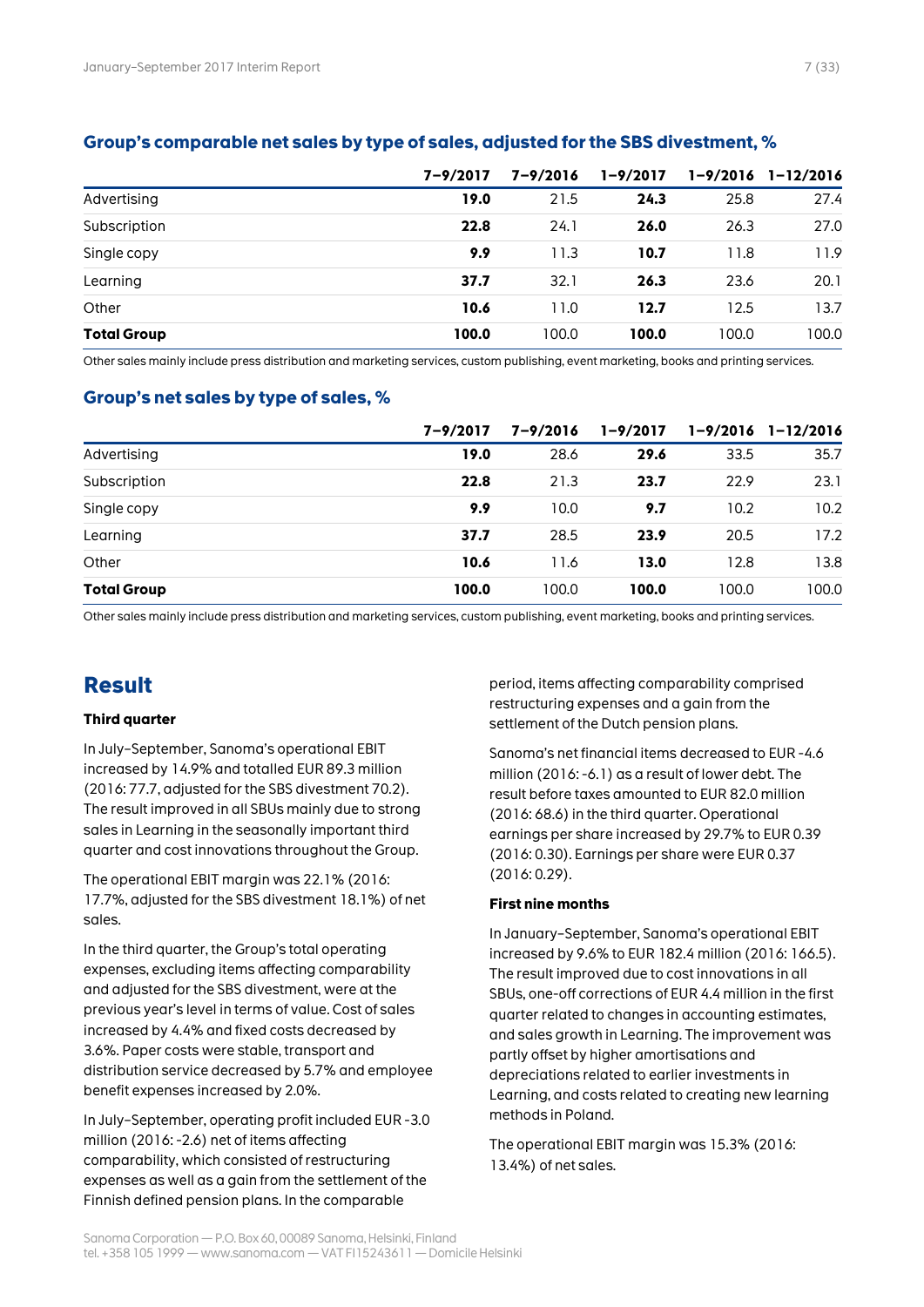Adjusted for the SBS divestment, comparable operational EBIT was EUR 184.8 million (2016: 155.1). The comparable operational EBIT margin was 17.1% (2016: 14.4%) of net sales.

During the first nine months, the Group's total expenses, excluding items affecting comparability and SBS, decreased by 2.8%. Cost of sales increased by 0.5% and fixed costs decreased by 5.2%. Paper costs decreased by 2.3%, transport and distribution service by 6.5% and employee benefit expenses by 3.3%.

In January–September, operating profit included EUR -434.4 million (2016: 53.3) net of items affecting comparability, mainly related to the capital loss from the divestment of SBS. In the previous year, items affecting comparability included an EUR 74.6 million adjustment for a settlement of defined benefit pension plans in the Netherlands.

Sanoma's net financial items totalled EUR -15.6 million (2016: -23.8). The improvement is due to lower interest expenses resulting from the significant decrease of interest-bearing liabilities. The result before taxes amounted to EUR -266.4 million (2016: 195.6) in the first nine months. Earnings per share were EUR -1.07 (2016: 0.85). The decrease is related to the items affecting comparability, especially the capital loss related to the divestment of SBS. Operational earnings per share were EUR 0.73 (2016: 0.58).

# **Balance sheet and financial position**

At the end of September 2017, Sanoma's consolidated balance sheet totalled EUR 1,729.7 million (2016: 2,728.0). The decrease is mainly attributable to the deconsolidation of the SBS TV operations.

In January–September, the Group's cash flow from operations decreased to EUR 48.2 million (2016: 52.1). Working capital increased mainly due to higher sales in the third quarter. Taxes paid were higher, while financial costs paid decreased and the purchases of TV rights were lower following the SBS divestment.

Sanoma's current dividend policy is based on cash flow from operations, less capex. In January– September, cash flow from operations per share was EUR 0.30 (2016: 0.32). Cash flow from investments amounted to EUR 217.1 million. It was positively impacted by EUR 237.8 million due to operations sold, including SBS, Sanoma Baltics, and Kieskeurig.nl. In

the comparable period, operations sold totalled EUR 42.2 million and included Autotrader.nl, AAC Global, the remaining Russian magazine operations and the Head Office custom publishing operations in Finland.

At the end of September, the net debt to adjusted EBITDA ratio was 2.2 (2016: 3.3), reaching the longterm target of below 2.5. The adjusted EBITDA used in this ratio is the 12-month rolling operational EBITDA, in which acquired operations are included and divested operations excluded, and depreciation of both programming and prepublication rights have been raised above EBITDA on cash flow basis. The divestment of SBS had a positive effect on this ratio as the net cash consideration of the transaction, EUR 237 million, was used to reduce Sanoma's debt.

Sanoma's equity-related ratios were significantly affected by the capital loss booked in connection with the SBS divestment. As a result, Sanoma's equity ratio was 27.4% at the end of March 2017, when SBS was classified as an asset held for sale, but improved to 34.2% by the end of September 2017 (2016: 43.7%). Sanoma maintains its long-term target of 35%–45% equity ratio. The return on equity (ROE) was -45.0% and the return on investment (ROI) was -17.6%.

Equity totalled EUR 544.5 million (2016: 1,128.3). The decrease is related to the capital loss booked due to the SBS divestment. Equity per share was EUR 3.33 (2016: 5.16). Interest-bearing liabilities totalled EUR 555.4 million (2016: 799.8), and interest-bearing net debt amounted to EUR 518.7 million (2016: 766.4).

# **Investments, acquisitions and divestments**

In January–September 2017, investments in tangible and intangible assets, including finance leases, amounted to EUR 28.0 million (2016: 22.6). Investments were mainly related to digital business, ICT systems and maintenance.

In July 2017, Sanoma divested 67% of the Dutch TV business SBS for a net cash consideration of EUR 237 million and obtaining 100% ownership of the TV guide business Veronica Uitgeverij. As a result of the transaction Sanoma recognised a non-cash capital loss of EUR -308.1 million. The total impact of the transaction on the Group's net result is EUR -286.2 million.

In June 2017, Sanoma divested the comparison website Kieskeurig.nl in the Netherlands.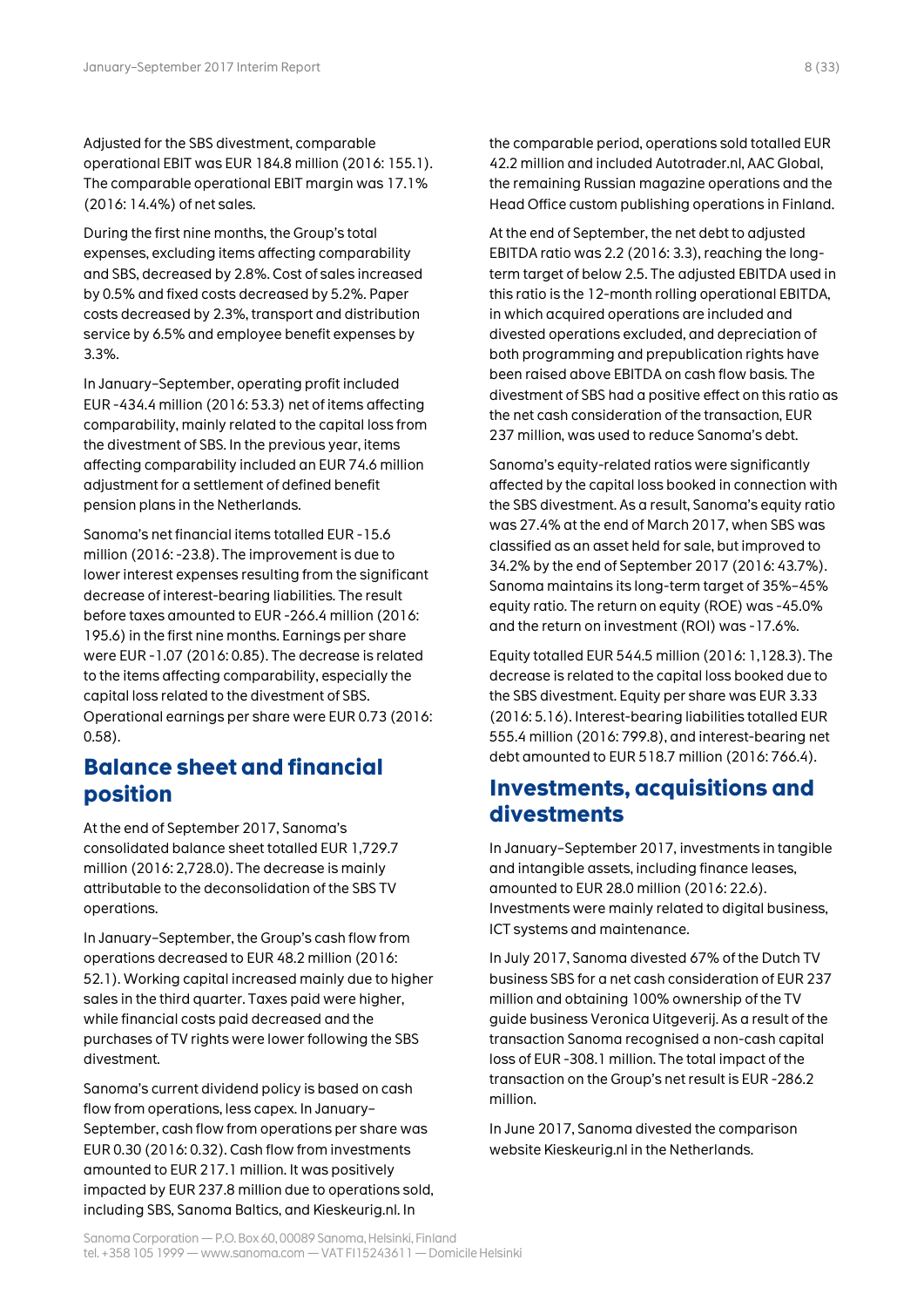In June 2017, Sanoma increased its holding in the Finnish marketing service company Routa from 51% to 80%.

In April 2017, Sanoma divested the online classifieds business of Sanoma Baltics AS and recognised a capital gain of EUR 9.9 million.

In January 2016, Sanoma acquired an 80% stake in the Finnish learning services company Tutorhouse.

In January 2016, Sanoma divested the Finnish language service company AAC Global.

In February 2016, Sanoma sold its Dutch online car classifieds business Autotrader.nl to AutoScout24. As a result of the transaction, Sanoma recognised a capital gain of EUR 13.3 million.

In June 2016, Sanoma acquired Kortingisleuk.nl and the remaining shares of Scoupy, two Dutch cashback marketing companies.

In June 2016, Sanoma acquired the K-12 educational publishing activities of Group De Boeck in Belgium.

In September 2016, Sanoma sold its Finnish Head Office custom publishing operations.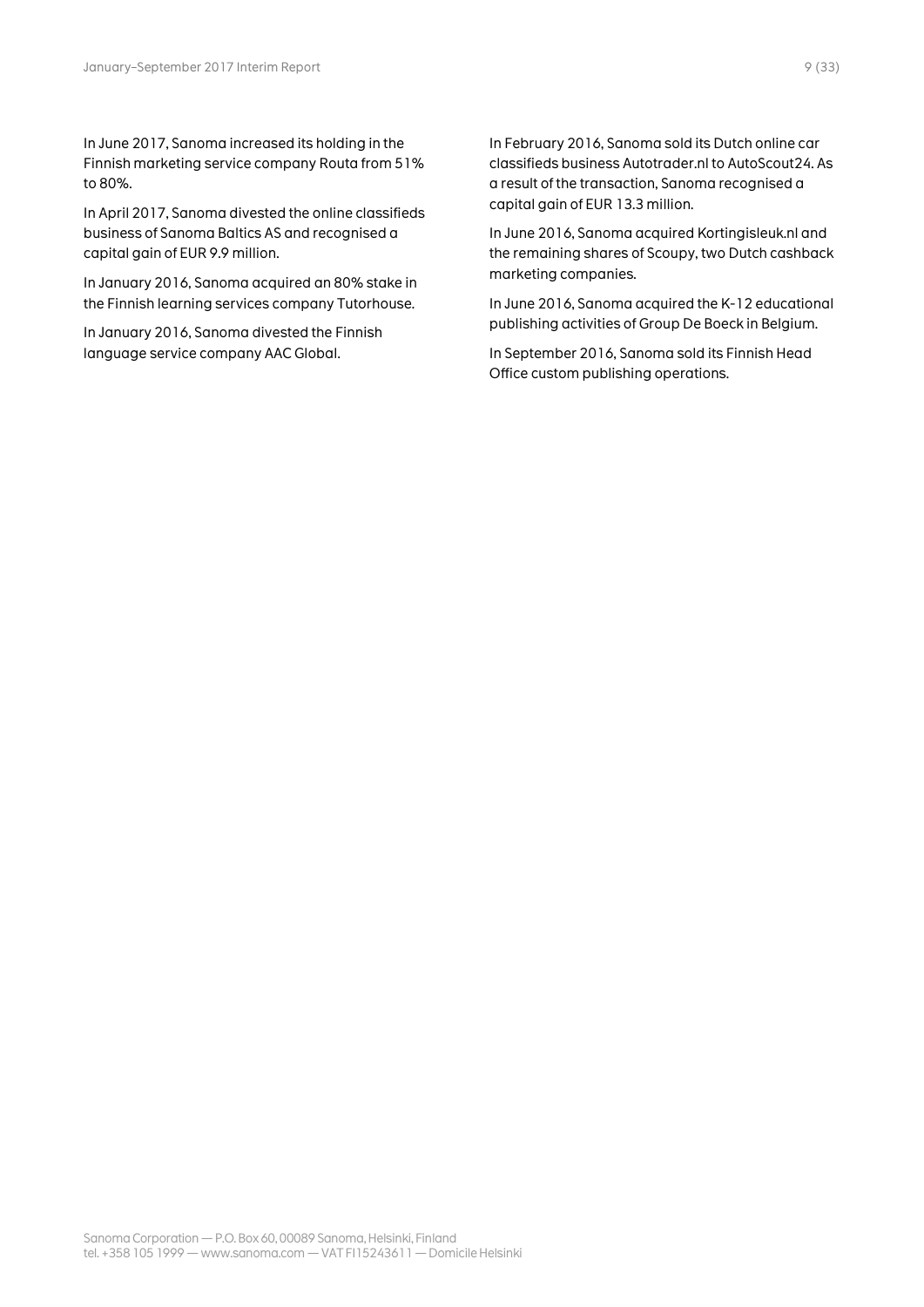# **Reconciliation of operational EBIT**

| <b>EUR million</b>                                                              | $7 - 9/2017$ | $7 - 9/2016$ | $1 - 9/2017$ |         | $1 - 9/2016$ $1 - 12/2016$ |
|---------------------------------------------------------------------------------|--------------|--------------|--------------|---------|----------------------------|
| <b>OPERATING PROFIT</b>                                                         | 86.3         | 75.1         | $-252.0$     | 219.8   | 196.6                      |
| <b>Items affecting comparability</b>                                            |              |              |              |         |                            |
| <b>Media BeNe</b>                                                               |              |              |              |         |                            |
| Impairments                                                                     |              | 0.0          |              | $-8.1$  | $-13.6$                    |
| Capital gains /losses *                                                         | 0.2          |              | $-424.9$     | 13.3    | 13.3                       |
| Restructuring expenses                                                          | $-2.8$       | $-2.5$       | $-7.6$       | $-15.5$ | $-25.5$                    |
| Others                                                                          |              |              |              |         |                            |
| Settlement of defined benefit pension plans                                     |              | 4.7          |              | 40.8    | 40.8                       |
| <b>Media Finland</b>                                                            |              |              |              |         |                            |
| Capital gains /losses                                                           |              |              | 10.8         | $-0.2$  | 0.5                        |
| Restructuring expenses                                                          | $-0.7$       | $-0.6$       | $-2.9$       | $-2.8$  | $-7.5$                     |
| Others                                                                          |              |              |              |         |                            |
| Transfer of surplus assets in Sanoma Pension<br>Fund                            |              |              |              |         | $-1.2$                     |
| <b>Learning</b>                                                                 |              |              |              |         |                            |
| Impairments                                                                     |              |              | $-7.8$       |         | $-4.4$                     |
| Restructuring expenses                                                          | $-2.3$       | $-1.8$       | $-4.2$       | $-2.1$  | $-10.9$                    |
| <b>Others</b>                                                                   |              |              |              |         |                            |
| Settlement of defined benefit pension plans                                     | 2.4          | 0.0          | 2.4          | 22.9    | 22.9                       |
| Transfer of surplus assets in Sanoma Pension<br>Fund                            |              |              |              |         | 3.0                        |
| <b>Other companies</b>                                                          |              |              |              |         |                            |
| Capital gains /losses                                                           |              | $-0.1$       |              | 2.7     | 2.7                        |
| Restructuring expenses                                                          | 0.3          | $-1.7$       | $-0.2$       | $-8.6$  | $-0.4$                     |
| Others                                                                          |              |              |              |         |                            |
| Transfer of surplus assets in Sanoma Pension<br>Fund                            |              |              |              |         | $-1.8$                     |
| Settlement of defined benefit pension plans                                     |              | $-0.8$       |              | 11.0    | 11.0                       |
| <b>ITEMS AFFECTING COMPARABILITY</b>                                            | $-3.0$       | $-2.6$       | $-434.4$     | 53.3    | 28.7                       |
| <b>OPERATIONAL EBIT</b>                                                         | 89.3         | 77.7         | 182.4        | 166.5   | 167.9                      |
| Impairment of loan                                                              |              |              |              |         | -4.6                       |
| <b>ITEMS AFFECTING COMPARABILITY IN</b><br><b>FINANCIAL INCOME AND EXPENSES</b> |              |              |              |         | -4.6                       |
| <b>ITEMS AFFECTING COMPARABILITY IN NON-</b><br><b>CONTROLLING INTERESTS*</b>   | 0.0          | 0.3          | 138.4        | 0.3     | 2.5                        |

\* A capital loss of EUR -424.2 million and a EUR 138.3 million adjustment in non-controlling interests included in operating profit relate to the SBS divestment. Total impact of the transaction in the net result is EUR -286.2 million.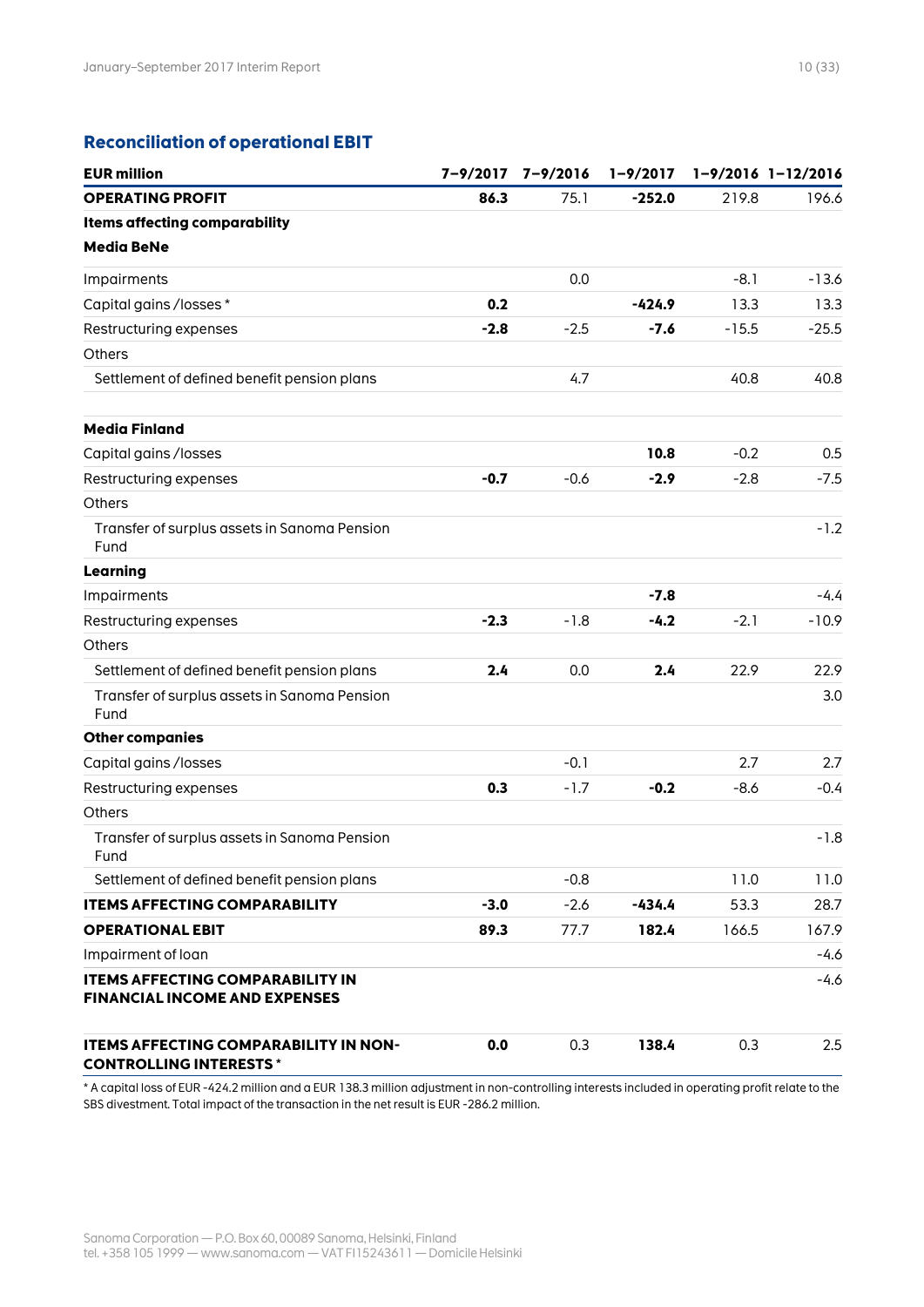| <b>EUR million</b>                                                                                             | $7 - 9/2017$ | $7 - 9/2016$ | $1 - 9/2017$ | $1 - 9/2016$ | $1 - 12/2016$ |
|----------------------------------------------------------------------------------------------------------------|--------------|--------------|--------------|--------------|---------------|
| <b>RESULT FOR THE PERIOD ATTRIBUTABLE TO</b><br>THE EQUITY HOLDERS OF THE PARENT<br><b>COMPANY</b>             | 60.8         | 48.8         | $-174.5$     | 142.5        | 110.8         |
| Current year interest on the hybrid bond net of<br>tax                                                         |              | $-1.5$       |              | $-4.3$       | $-5.5$        |
| Items affecting comparability *                                                                                | 2.1          | 1.2          | 293.3        | $-43.9$      | $-22.5$       |
| <b>OPERATIONAL RESULT FOR THE PERIOD</b><br><b>ATTRIBUTABLE TO THE EQUITY HOLDERS OF</b><br>THE PARENT COMPANY | 63.0         | 48.5         | 118.8        | 94.3         | 82.8          |
| Adjusted average number of shares                                                                              | 162.495.574  | 162.333.596  | 162.460.568  | 162.277.604  | 162.291.679   |
| <b>Operational EPS</b>                                                                                         | 0.39         | 0.30         | 0.73         | 0.58         | 0.51          |

\* When calculating operational earnings per share, the tax effect and the non-controlling interests' share of the items affecting comparability has been deducted.

# **Reconciliation of interest-bearing net debt**

| <b>EUR million</b>                | 30.9.2017 |         | 30.9.2016 31.12.2016 |
|-----------------------------------|-----------|---------|----------------------|
| Non-current financial liabilities | 200.0     | 278.2   | 239.1                |
| Current financial liabilities     | 355.4     | 521.6   | 590.5                |
| Cash and cash equivalents         | -36.7     | $-33.3$ | -43.4                |
| Interest-bearing net debt         | 518.7     | 766.4   | 786.2                |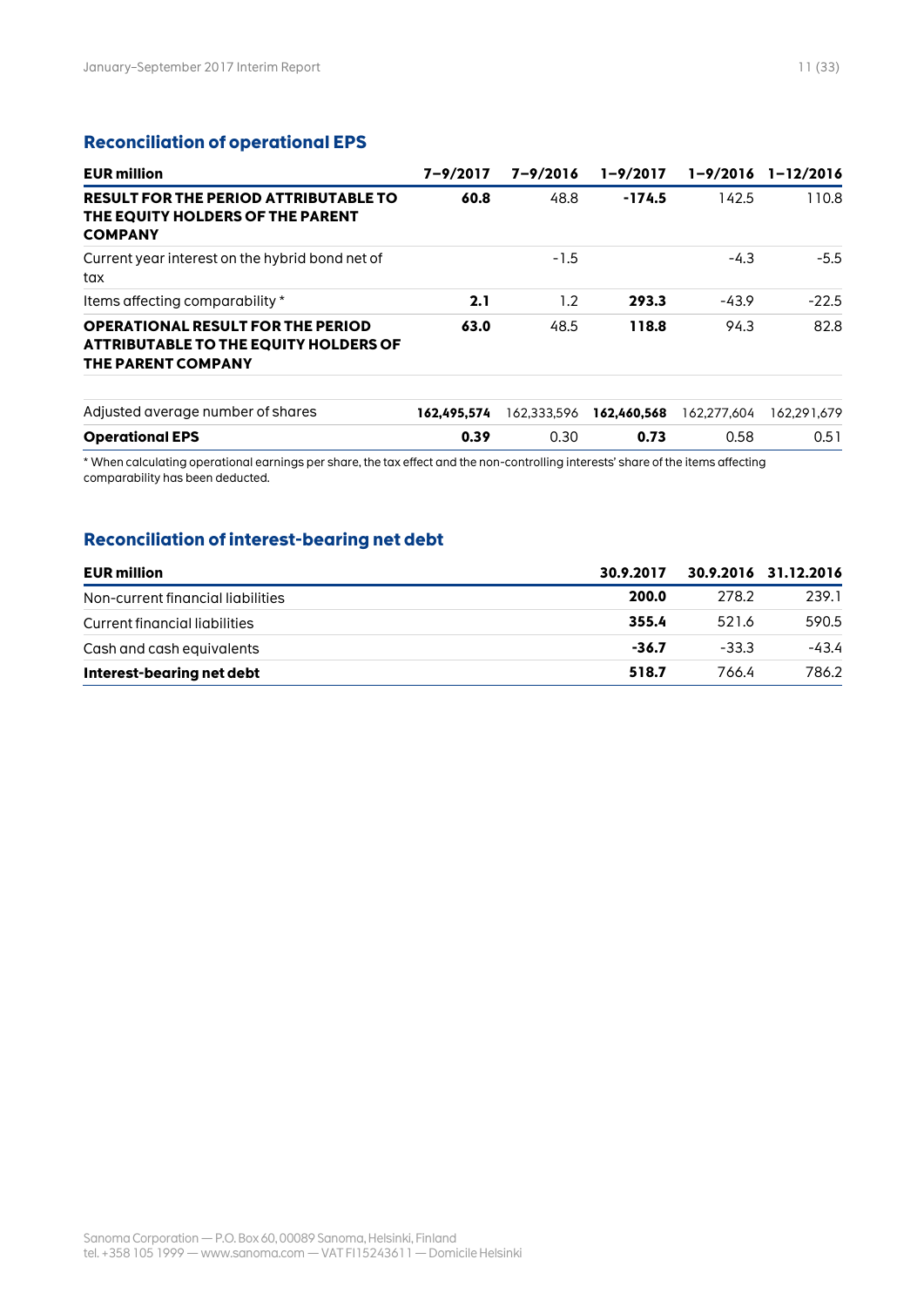# **Media BeNe**

Sanoma Media BeNe includes the Dutch and Belgian consumer media operations as well as the Dutch press distribution business Aldipress. In the Netherlands, we have a leading cross media portfolio with over 30 strong brands and strong market positions in magazines, events, custom media, e-commerce, websites and apps. In Belgium, Sanoma is a prominent multi-media company, with quality magazines and digital media focusing around Women and Home & Deco. Through combining content and customer data, we develop successful marketing solutions for our clients. In total, Sanoma Media BeNe reaches over 13 million consumers every month.

- Media BeNe's net sales adjusted for structural changes decreased by 4.6% during the third quarter, mainly due to advertising and single copy sales declining in line with the market.
- Despite the sales decline, the profitability of the print and online portfolio improved as a result of continuous cost innovations. Adjusted for the SBS divestment, Media BeNe's operational EBIT improved by 9.0% in the third quarter to EUR 15.6 million (2016: 14.3).
- For the first nine months, operational EBIT, adjusted for the SBS divestment, increased by 15.5%, but the reported operating profit shows a decrease since the result in the comparable period included a EUR 40.8 million settlement related to changes in the Dutch pension plans.
- The transaction to sell Sanoma's share, 67% of shares, of the SBS TV operations to Sanoma's long-term partner and co-shareholder Talpa and to acquire 100% of shares in the TV guide business Veronica was closed on 19 July 2017. SBS was included in Sanoma's reported figures until 30 June 2017.

| <b>EUR million</b>                                    | $7 - 9/$<br>2017 | 2016  | $7-9/$ Change<br>% | $1 - 9/$<br>2017 | 2016  | $1 - 9/$ Change<br>% | $1 - 12/$<br>2016 |
|-------------------------------------------------------|------------------|-------|--------------------|------------------|-------|----------------------|-------------------|
| Net sales                                             | 120.8            | 129.3 | -6.6               | 378.7            | 396.0 | -4.4                 | 543.8             |
| Non-print                                             | 27.5             | 31.5  | $-12.5$            | 94.3             | 96.8  | $-2.5$               | 144.1             |
| Print                                                 | 80.9             | 85.5  | $-5.4$             | 249.3            | 264.7 | $-5.8$               | 353.6             |
| Other                                                 | 12.4             | 12.3  | 0.7                | 35.1             | 34.6  | 1.3                  | 46.1              |
| <b>EBITDA</b>                                         | 15.0             | 20.7  | $-27.5$            | 54.0             | 98.0  | -44.9                | 118.9             |
| <b>Operational EBIT</b>                               | 15.6             | 14.3  | 9.0                | 54.8             | 47.4  | 15.5                 | 70.3              |
| % of net sales                                        | 12.9             | 11.1  |                    | 14.5             | 12.0  |                      | 12.9              |
| Operating profit                                      | 12.7             | 17.5  | $-27.2$            | 46.8             | 78.9  | $-40.7$              | 92.2              |
| Capital expenditure                                   | 0.2              | 0.0   |                    | 2.8              | 1.2   |                      | 1.4               |
| Number of employees at the end of the period<br>(FTE) |                  |       |                    | 1,298            | 1,400 |                      | 1,388             |
| Average number of employees (FTE)                     |                  |       |                    | 1,325            | 1,433 |                      | 1,421             |

#### **Comparable key indicators, adjusted for the SBS divestment**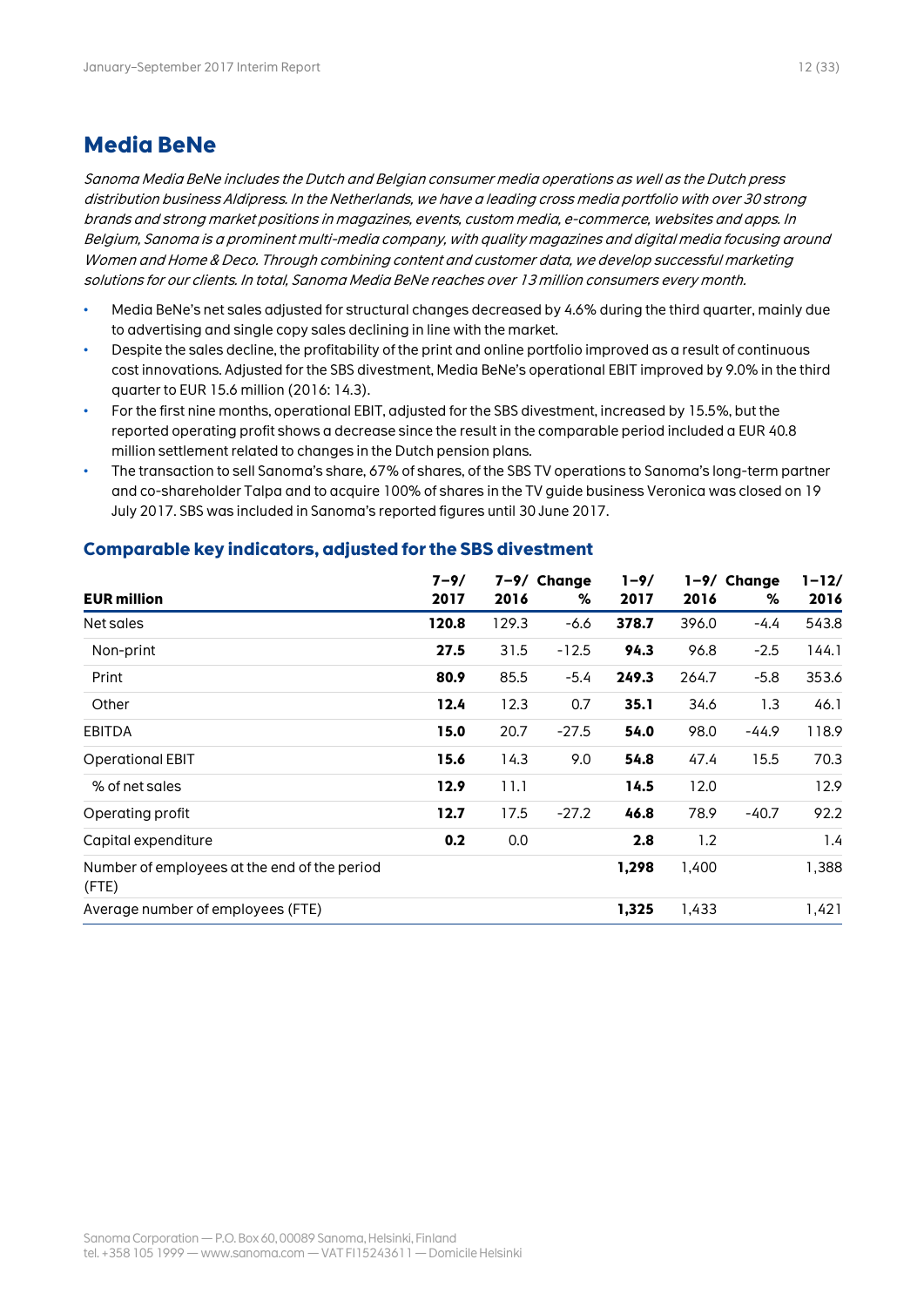### **Key indicators**

|                                                       | $7 - 9/$ | $7 - 9/$ Change<br>2017<br>2016 |         | $1 - 9/$ |       | $1 - 9/$ Change | 1–12/ |
|-------------------------------------------------------|----------|---------------------------------|---------|----------|-------|-----------------|-------|
| <b>EUR million</b>                                    |          |                                 |         | ℅        | 2017  | 2016            | ℅     |
| Net sales                                             | 120.8    | 179.7                           | $-32.8$ | 485.4    | 557.9 | $-13.0$         | 775.9 |
| Non-print                                             | 27.5     | 81.9                            | -66.4   | 201.1    | 258.7 | $-22.2$         | 376.3 |
| Print                                                 | 80.9     | 85.5                            | $-5.4$  | 249.2    | 264.6 | $-5.8$          | 353.5 |
| Other                                                 | 12.4     | 12.3                            | 1.1     | 35.1     | 34.6  | 1.5             | 46.1  |
| <b>EBITDA</b>                                         | 15.0     | 50.6                            | $-70.3$ | $-334.4$ | 197.9 |                 | 261.9 |
| Operational EBIT *                                    | 15.6     | 21.8                            | $-28.4$ | 52.4     | 58.8  | $-10.9$         | 85.6  |
| % of net sales                                        | 12.9     | 12.1                            |         | 10.8     | 10.5  |                 | 11.0  |
| Operating profit                                      | 12.8     | 24.0                            | -46.7   | $-374.8$ | 89.3  |                 | 100.6 |
| Capital expenditure                                   | 0.2      | 1.3                             | $-84.6$ | 4.6      | 4.7   | $-2.0$          | 5.8   |
| Number of employees at the end of the period<br>(FTE) |          |                                 |         | 1,298    | 1,775 | $-26.9$         | 1,768 |
| Average number of employees (FTE)                     |          |                                 |         | 1,571    | 1,811 | $-13.3$         | 1,799 |

\* Reconciliation of operational EBIT is presented in a separate table on page 10.

# **Media BeNe's comparable sales by type of sales, adjusted for the SBS divestment, %**

|              | $7 - 9/2017$ | $7 - 9/2016$ | $1 - 9/2017$ | $1 - 9/2016$ | 1-12/2016 |
|--------------|--------------|--------------|--------------|--------------|-----------|
| Advertising  | 16.8         | 20.0         | 18.8         | 20.8         | 21.6      |
| Subscription | 33.2         | 31.7         | 32.5         | 31.8         | 30.8      |
| Single copy  | 23.8         | 24.1         | 21.8         | 22.7         | 21.7      |
| Other        | 26.3         | 24.1         | 26.9         | 24.7         | 25.9      |
| <b>Total</b> | 100.0        | 100.0        | 100.0        | 100.0        | 100.0     |

Other sales mainly include press distribution and marketing services, event marketing, custom publishing and books.

#### **Media BeNe's sales by type of sales, %**

|              | $7 - 9/2017$ | $7 - 9/2016$ | $1 - 9/2017$ | $1 - 9/2016$ | 1-12/2016 |
|--------------|--------------|--------------|--------------|--------------|-----------|
| Advertising  | 16.8         | 37.9         | 33.1         | 39.5         | 40.8      |
| Subscription | 33.2         | 22.8         | 25.4         | 22.6         | 21.6      |
| Single copy  | 23.8         | 17.4         | 17.0         | 16.1         | 15.2      |
| Other        | 26.3         | 21.9         | 24.5         | 21.9         | 22.4      |
| <b>Total</b> | 100.0        | 100.0        | 100.0        | 100.0        | 100.0     |

Other sales mainly include press distribution and marketing services, event marketing, custom publishing and books.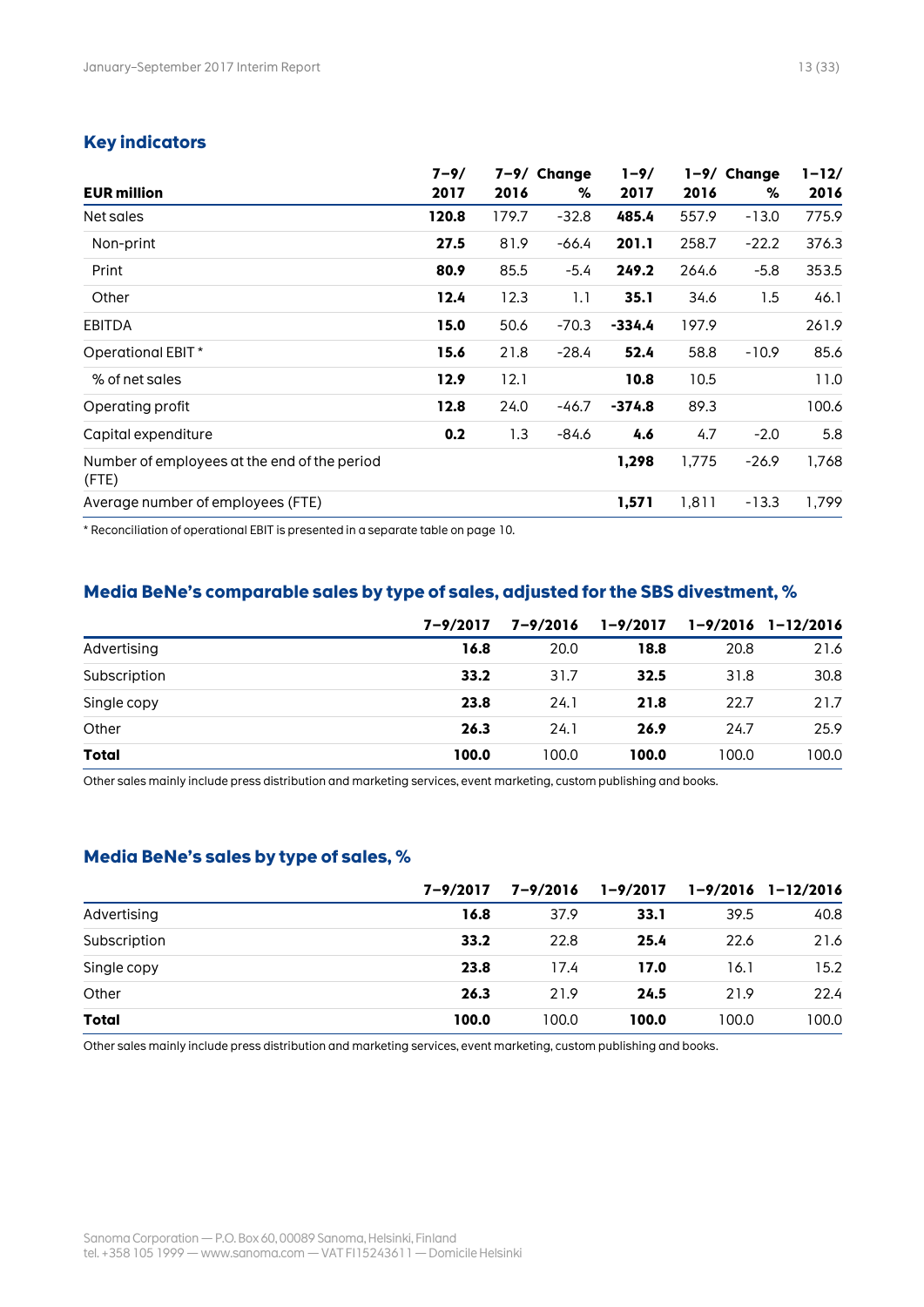# **Media BeNe's comparable sales growth adjusted for the SBS divestment, %**

|                                | 7-9/2017 vs. 7-9/2016 | $1 - 9/2017$ vs. $1 - 9/2016$ |
|--------------------------------|-----------------------|-------------------------------|
| Subscription sales             | $-2$                  | $-2$                          |
| Single copy sales              | -8                    | -8                            |
| <b>Total circulation sales</b> | -5                    | -5                            |
| Print advertising sales        | $-12$                 | $-11$                         |
| Non-print advertising sales    | $-27$                 | $-16$                         |
| <b>Total advertising sales</b> | $-22$                 | -14                           |

# **Media BeNe's sales growth, %**

|                                | 7-9/2017 vs. 7-9/2016 | $1 - 9/2017$ vs. $1 - 9/2016$ |
|--------------------------------|-----------------------|-------------------------------|
| Subscription sales             | $-2$                  | $-2$                          |
| Single copy sales              | -8                    | -8                            |
| <b>Total circulation sales</b> | -5                    | -5                            |
| Print advertising sales        | $-12$                 | -11                           |
| Non-print advertising sales    | -80                   | -30                           |
| <b>Total advertising sales</b> | $-70$                 | -27                           |

#### **Third quarter**

In July–September, net sales in Media BeNe were EUR 120.8 million (2016: 179.7; adjusted for the SBS divestment 129.3). Adjusted for structural changes, net sales decreased by 4.6%. Non-print sales amounted to EUR 27.5 million (2016: 81.9; adjusted for the SBS divestment 31.5) and represented 22.8% (2016: 45.6% adjusted for the SBS divestment 24.4%) of net sales. The main reason for the decrease in sales and lower share of non-print is the divestment of the SBS TV operations, excluded from the reported figures in the third quarter of 2017.

Advertising sales, adjusted for the SBS divestment, decreased by 22% due to divestment of Kieskeurig.nl and weaker print advertising, and represented 16.8% of net sales. Circulation sales decreased by 4.8% with mostly single copy sales being lower. Circulation sales represented 56.9% of net sales. Other sales were stable.

Operational EBIT in Media BeNe in July–September amounted to EUR 15.6 million (2016: 21.8; adjusted for the SBS divestment 14.3). The comparable result improved following the continuous streamlining of operations in the Dutch print and online portfolio. Reported operational EBIT was lower, as the comparable period included the divested SBS TV operations.

Items affecting comparability included in the operating profit totalled EUR -2.6 million (2016: 2.2) and consisted mainly of restructuring expenses related to streamlining of the Dutch operations. In the comparable period, items affecting comparability were related to the changes in the pension plans in the Netherlands as well as restructuring expenses.

Media BeNe's investments in tangible and intangible assets totalled EUR 0.2 million (2016: 1.3) in July– September and consisted mainly of ICT investments and maintenance capital expenditure.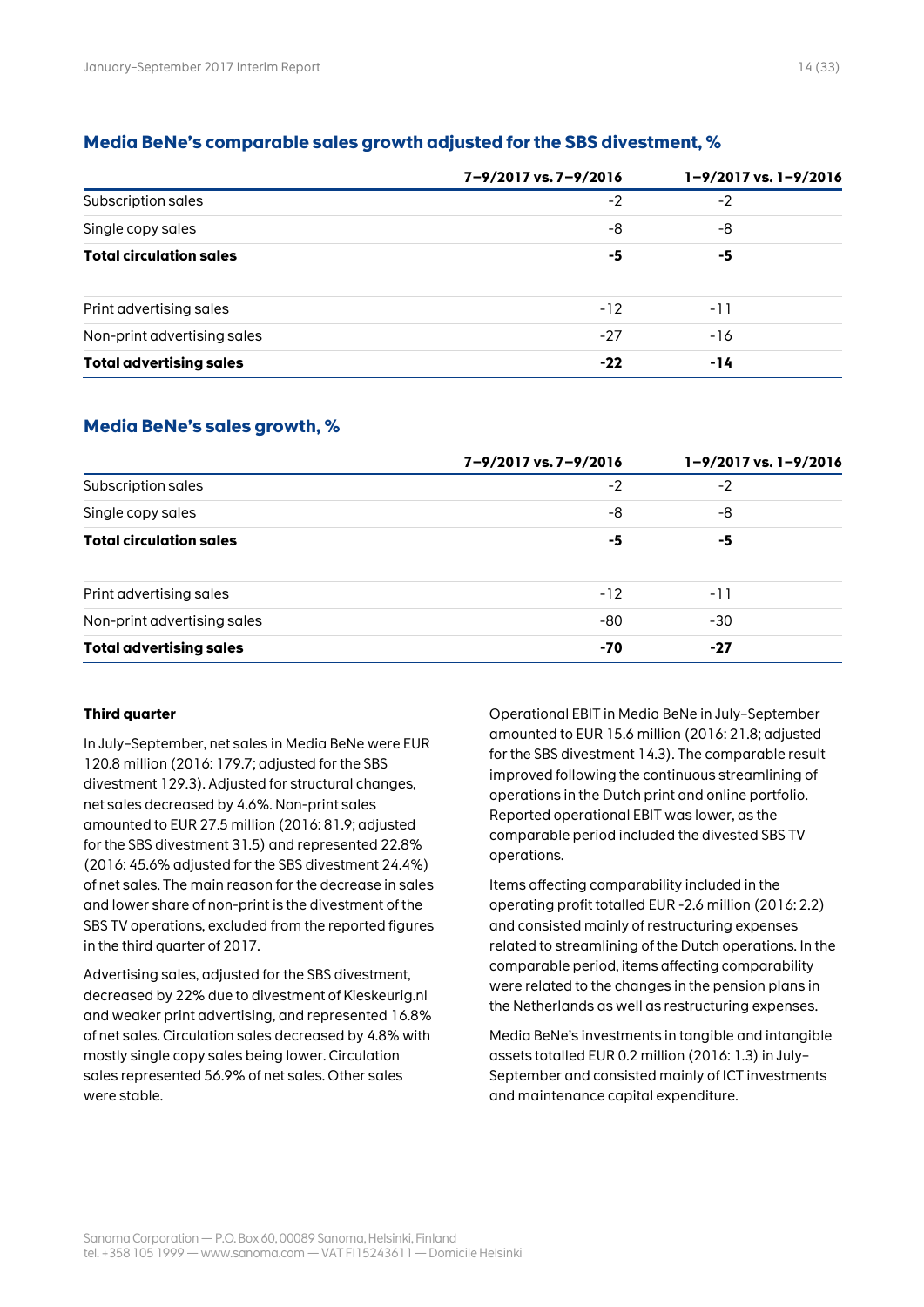# **Media Finland**

Sanoma Media Finland is the leading media company in Finland. We provide information, experiences, inspiration and entertainment through multiple media platforms: newspapers, TV, radio, magazines, online and mobile channels. We have leading brands and services, like Aku Ankka, Me Naiset, Helsingin Sanomat, Oikotie, Ilta-Sanomat, Nelonen, Radio Suomipop and Ruutu. Sanoma's brands reach almost all Finns every day. For advertisers, we are a trusted partner with insight, impact and reach.

- Media Finland's net sales were stable in the third quarter. Non-print advertising sales grew by 2.8%. Newspaper circulation and number of subscriptions in pay TV, in both linear and VOD, also developed positively.
- Operational EBIT improved by 38.3% in the third quarter due to continued cost innovations across business units.
- Nelonen Media's commercial viewing share remained strong in the third quarter, and the reach of the Ruutu VOD service grew quickly.
- The total number of Helsingin Sanomat subscriptions has increased for five consecutive months.

| <b>EUR million</b>                                          | $7 - 9/$<br>2017 | 2016  | $7-9/$ Change<br>% | $1 - 9/$<br>2017 | 2016  | $1 - 9/$ Change<br>% | $1 - 12/$<br>2016 |
|-------------------------------------------------------------|------------------|-------|--------------------|------------------|-------|----------------------|-------------------|
| Net sales                                                   | 131.2            | 133.8 | $-2.0$             | 420.0            | 428.5 | $-2.0$               | 580.9             |
| Non-print                                                   | 55.2             | 53.4  | 3.3                | 183.2            | 176.9 | 3.6                  | 242.0             |
| Print                                                       | 76.0             | 80.4  | $-5.5$             | 236.8            | 251.6 | $-5.9$               | 338.9             |
| <b>EBITDA</b>                                               | 34.6             | 32.8  | 5.7                | 128.3            | 104.4 | 22.8                 | 135.2             |
| Operational EBIT *                                          | 14.1             | 10.2  | 38.3               | 55.7             | 40.3  | 38.3                 | 49.5              |
| % of net sales                                              | 10.8             | 7.6   |                    | 13.3             | 9.4   |                      | 8.5               |
| Operating profit                                            | 13.4             | 9.6   | 38.8               | 63.6             | 37.2  | 70.7                 | 41.3              |
| Capital expenditure                                         | 2.0              | 1.0   | 98.4               | 5.7              | 3.8   | 49.0                 | 5.2               |
| Number of employees at the end of the period<br>$($ FTE $)$ |                  |       |                    | 1,691            | 1,749 | $-3.3$               | 1,718             |
| Average number of employees (FTE)                           |                  |       |                    | 1,755            | 1,823 | $-3.7$               | 1,797             |

# **Key indicators**

\* Reconciliation of operational EBIT is presented in a separate table on page 10.

#### **Media Finland's net sales by type of sales, %**

|              | $7 - 9/2017$ | 7-9/2016 | $1 - 9/2017$ |       | $1 - 9/2016$ $1 - 12/2016$ |
|--------------|--------------|----------|--------------|-------|----------------------------|
| Advertising  | 43.1         | 42.9     | 45.7         | 45.8  | 46.1                       |
| Subscription | 39.8         | 39.1     | 37.8         | 36.8  | 36.5                       |
| Single copy  | 8.7          | 9.3      | 8.0          | 8.7   | 8.4                        |
| Other        | 8.4          | 8.7      | 8.5          | 8.7   | 9.0                        |
| <b>Total</b> | 100.0        | 100.0    | 100.0        | 100.0 | 100.0                      |

Other sales mainly include marketing services, event marketing, custom publishing, books and printing.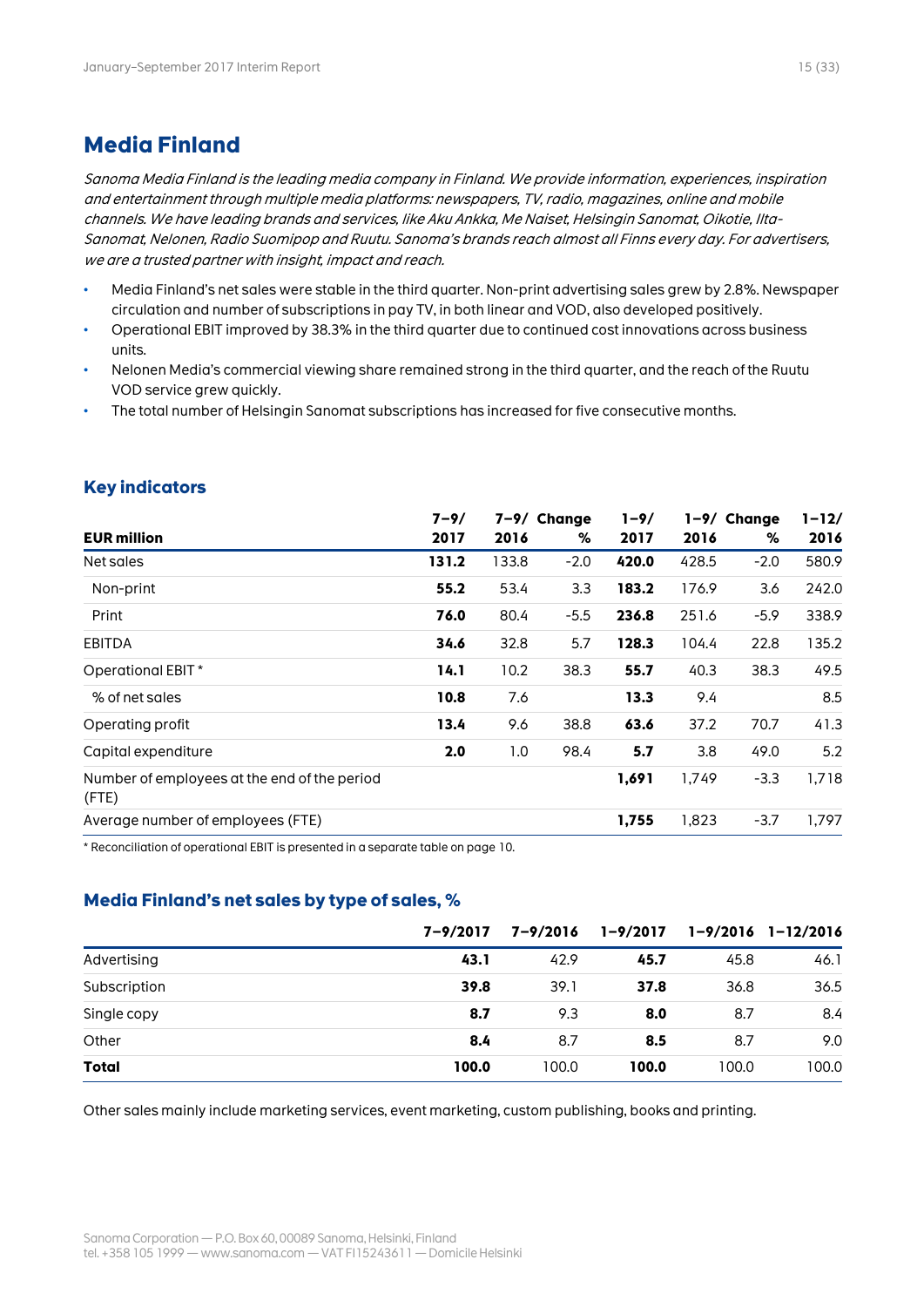|                                  | 7-9/2017 vs. 7-9/2016 | $1 - 9/2017$ vs. $1 - 9/2016$ |
|----------------------------------|-----------------------|-------------------------------|
| Subscription sales               | 0                     |                               |
| of which magazines incl. online  | $-9$                  | $-5$                          |
| of which newspapers incl. online | 5                     | 2                             |
| of which Pay-TV and Pay-VOD      | 10                    | 15                            |
| Single copy sales                | $-9$                  | $-11$                         |
| of which magazines incl. online  | $-10$                 | $-5$                          |
| of which newspapers incl. online | $-7$                  | $-10$                         |
| <b>Total circulation sales</b>   | $-2$                  | $-2$                          |
| Print advertising sales          | $-10$                 | $-12$                         |
| Non-print advertising sales      | 3                     | 3                             |
| <b>Total advertising sales</b>   | $-2$                  | $-2$                          |

# **Operational indicators, %**

|                                                              | 1-9/2017 | $1 - 9/2016$ | $1 - 12/2016$ |
|--------------------------------------------------------------|----------|--------------|---------------|
| <b>Finnish TV operations</b>                                 |          |              |               |
| TV channels' share of TV advertising                         | 37.1     | 35.3         | 35.3          |
| TV channels' national commercial viewing share (10-44 years) | 36.8     | 37.3         | 36.9          |
| TV channels' national viewing share (10+ years)              | 16.6     | 15.7         | 16.6          |

Source: Kantar TNS, Media advertising trends 8/2017

#### **Third quarter**

In July–September, net sales in Media Finland were stable at EUR 131.2 million (2016: 133.8).

Non-print sales increased to EUR 55.2 million (2016: 53.4) and represented 42.1% (2016: 39.9%) of net sales.

Following the development of print advertising sales, the total advertising sales for Media Finland declined by 1.6% and represented 43.1% (2016: 42.9%) of net sales. Circulation sales decreased by 1.8%. Subscription sales were stable, whereas single copy sales decreased. Circulation sales represented 48.5% (2016: 48.4%) of net sales.

According to TNS Gallup, the advertising market in Finland decreased on a net basis by 2% in the third quarter. Advertising in magazines decreased by 9%, in newspapers by 12% and in TV by 4%, whereas advertising on radio increased by 8% and online excluding search by 10%.

Operational EBIT in Media Finland in July–September increased to EUR 14.1 million (2016: 10.2) due to continued cost innovations in many cost categories.

An amortisation of EUR 6.4 million (2016: 6.0) related to ice hockey TV rights had an adverse impact in profitability.

Items affecting comparability included in the operating profit totalled EUR -0.7 million (2016: -0.6) and consisted of restructuring expenses.

Media Finland's investments in tangible and intangible assets totalled EUR 2.0 million (2016: 1.0) in July–September and were mainly related to real estate and other maintenance capital expenditure.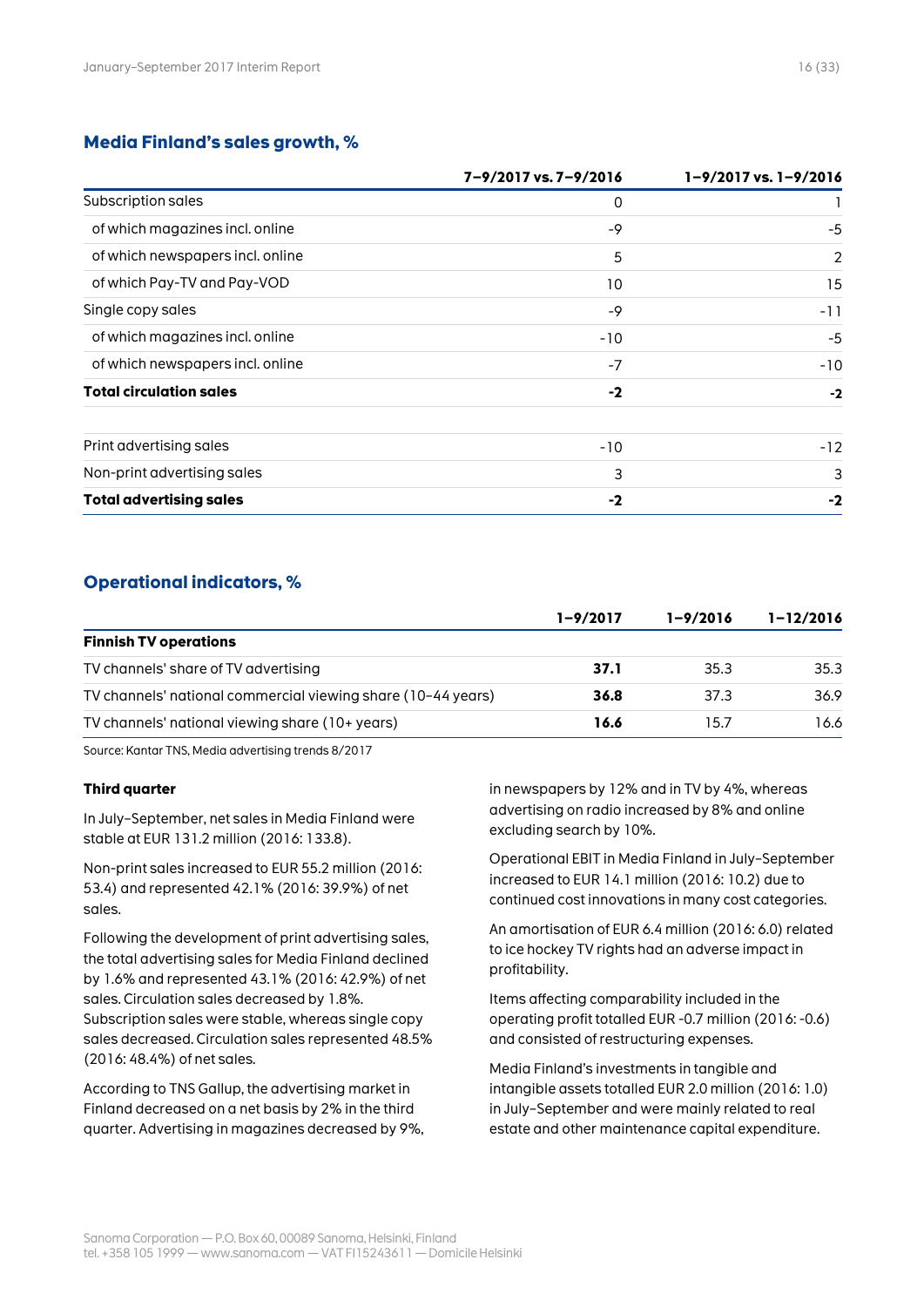# **Learning**

Sanoma Learning is one of Europe's leading learning companies, serving some 10 million students and one million teachers. Through our multi-channel learning solutions we help to engage students in achieving good learning outcomes, and support the effective work of the professional teacher in primary, secondary and vocational education. Through our local companies, we contribute to some of the world's best-performing education systems including Finland, the Netherlands, Belgium, Poland and Sweden.

- Net sales in Learning increased by 22.5% in the third quarter. The increase was, in particular, driven by the significantly higher sales in Poland, where the market momentum in 2017 is exceptionally positive due to two simultaneous curriculum reforms.
- Operational EBIT increased by 23.8% in the third quarter. In particular, the costs incurred earlier in 2017 in Poland, where 46 new methods were developed and marketed this year, paid off.
- For the first nine months, Learning's operational EBIT was at the previous year's level with positive earnings impact of well managed cost innovations and net sales growth offsetting the costs of the new Polish methods and the negative impact of higher depreciation and amortisation related to earlier investments.

|                                                       | $7 - 9/$ |       | 7-9/ Change | $1 - 9/$ | 1-9/ Change |         | $1 - 12/$ |
|-------------------------------------------------------|----------|-------|-------------|----------|-------------|---------|-----------|
| <b>EUR million</b>                                    | 2017     | 2016  | %           | 2017     | 2016        | %       | 2016      |
| Net sales                                             | 152.7    | 124.7 | 22.5        | 284.7    | 254.6       | 11.8    | 282.6     |
| Netherlands                                           | 28.2     | 25.8  | 9.3         | 84.1     | 87.9        | $-4.3$  | 94.4      |
| Poland                                                | 79.8     | 50.1  | 59.1        | 89.7     | 62.8        | 42.7    | 70.8      |
| Finland                                               | 10.6     | 14.5  | $-26.7$     | 46.1     | 42.6        | 8.2     | 48.1      |
| Belgium                                               | 24.0     | 24.1  | $-0.2$      | 46.2     | 40.8        | 13.2    | 44.8      |
| Sweden                                                | 10.2     | 10.2  | $-0.5$      | 18.9     | 20.8        | $-9.1$  | 25.1      |
| Other companies and eliminations                      | $-0.1$   | 0.0   |             | $-0.3$   | $-0.4$      |         | $-0.6$    |
| <b>EBITDA</b>                                         | 72.6     | 59.4  | 22.2        | 109.9    | 129.7       | $-15.3$ | 107.3     |
| Operational EBIT*                                     | 62.5     | 50.5  | 23.8        | 81.5     | 80.6        | 1.1     | 56.8      |
| % of net sales                                        | 40.9     | 40.5  |             | 28.6     | 31.7        |         | 20.1      |
| Operating profit                                      | 62.6     | 48.8  | 28.3        | 72.0     | 101.4       | $-29.0$ | 67.4      |
| Capital expenditure                                   | 4.1      | 3.7   | 12.8        | 12.8     | 10.7        | 19.2    | 17.7      |
| Number of employees at the end of the period<br>(FTE) |          |       |             | 1,379    | 1,426       | $-3.3$  | 1439      |
| Average number of employees (FTE)                     |          |       |             | 1,413    | 1,406       | 0.5     | 1413      |

# **Key indicators**

\* Reconciliation of operational EBIT is presented in a separate table on page 10.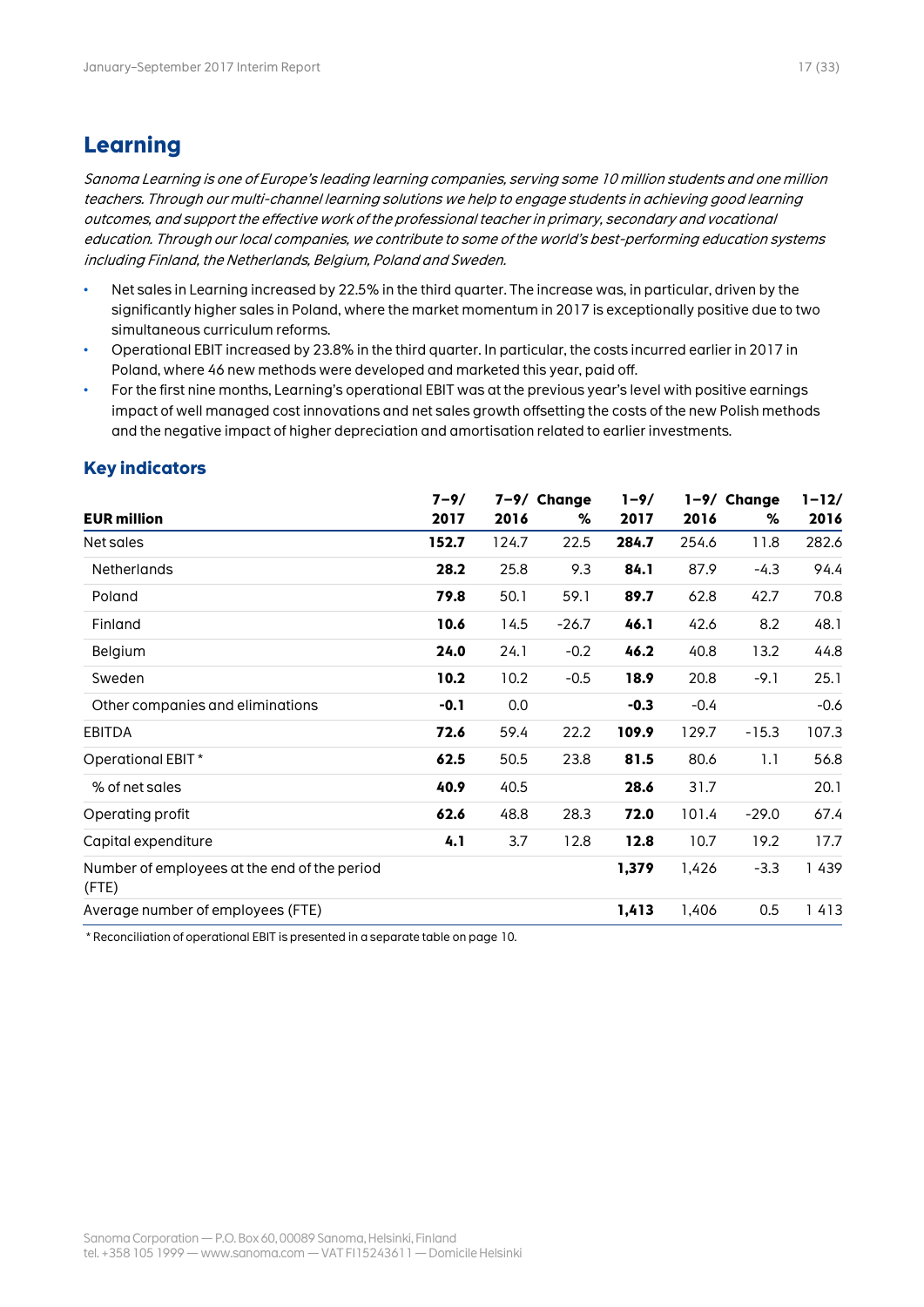#### **Third quarter**

In July–September, net sales increased by 22.5% to EUR 152.7 million (2016: 124.7) mainly due to significantly higher sales in Poland, where the market momentum in 2017 is exceptionally positive due to two simultaneous curriculum reforms. Sales in the Netherlands were partially recovering from the sluggish start of the season, whereas sales in Finland were lower than in the comparable period due to different timing of deliveries.

The learning business has, by nature, an annual cycle and strong seasonality. It accrues most of its net sales and results during the second and third quarters, whereas the first and fourth quarters are typically loss-making.

Operational EBIT in Learning increased to EUR 62.5 million (2016: 50.5). The increase was due to successful sales in the seasonally important third quarter. The partial catch-up of sales after a soft second quarter in the Netherlands, as well as integration benefits in Belgium and cost innovations also had positive impacts on the results. These more than offset the development costs of the new Polish methods and the professional learning initiative SAM, where scaling up of the organisation has begun.

Items affecting comparability included in the operating profit totalled net of EUR 0.1 million (2016: - 1.7) and consisted of a settlement of the defined pension plans and restructuring expenses related to current downscaling of YDP, the international operations based in Poland. In the comparable period, items affecting comparability were related to the restructuring expenses.

Learning's investments in tangible and intangible assets totalled EUR 4.1 million (2016: 3.7) in July– September. They were mainly related to investments in digital platforms and ICT.

# **The Group**

#### **Personnel**

In January–September 2017, the average number of personnel (FTE) employed by the Sanoma Group was 5,026 (2016: 5,437). At the end of September, the number of Group employees (FTE) was 4,655 (2016: 5,269). In full-time equivalents, Media BeNe had 1,298 (2016: 1,775) employees at the end of September and Media Finland 1,691 (2016: 1,749).

Learning had 1,379 (2016: 1,426) and other operations 287 (2016: 319) employees (FTE) at the end of September 2017. Wages, salaries and fees paid to Sanoma's employees, including the expense recognition of share based payments, amounted to EUR 219.4 million (2016: 238.9).

#### **Dividend**

The Annual General Meeting on 21 March 2017 decided to pay a dividend of EUR 0.20 for the year 2016 (2015: 0.10) per share. The dividends were paid on 30 March 2017.

#### **Shares and holdings**

In January–September 2017, a total of 25,181,884 (2016: 38,079,459) Sanoma shares were traded on the Nasdaq Helsinki, and traded shares accounted for some 16% (2016: 23%) of the average number of shares. Sanoma's shares traded on the Nasdaq Helsinki corresponded to around 74% (2016: 80%) of the total traded share volume on stock exchanges.

During the first nine months, the volume-weighted average price of a Sanoma share on the Nasdaq Helsinki was EUR 8.22 (2016: EUR 5.58), with a low of EUR 7.58 (2016: EUR 3.51) and a high of EUR 9.41 (2016: EUR 9.15). At the end of September, Sanoma's market capitalisation was EUR 1,503 million (2016: 1,381), with Sanoma's share closing at EUR 9.23 (2016: 8.48). At the end of September, Sanoma's registered share capital was EUR 71,258,986.82 and the number of shares was 162,812,093.

At the end of September, the company held a total of 316,519 of its own shares, representing 0.2% of all Sanoma shares and votes.

#### **Board of Directors, auditors and management**

The AGM held on 21 March 2017 confirmed the number of Sanoma's Board members as nine. Board members Pekka Ala-Pietilä, Antti Herlin, Anne Brunila, Mika Ihamuotila, Nils Ittonen, Denise Koopmans, Robin Langenskiöld, Rafaela Seppälä and Kai Öistämö, were re-elected as Board members. Pekka Ala-Pietilä was elected as Chairman of the Board and Antti Herlin as Vice Chairman. The AGM decided to amend the term of office of Board members to be one year.

The AGM appointed audit firm PricewaterhouseCoopers Oy, with Samuli Perälä, Authorised Public Accountant, as the auditor with principal responsibility, as the auditor of the Company.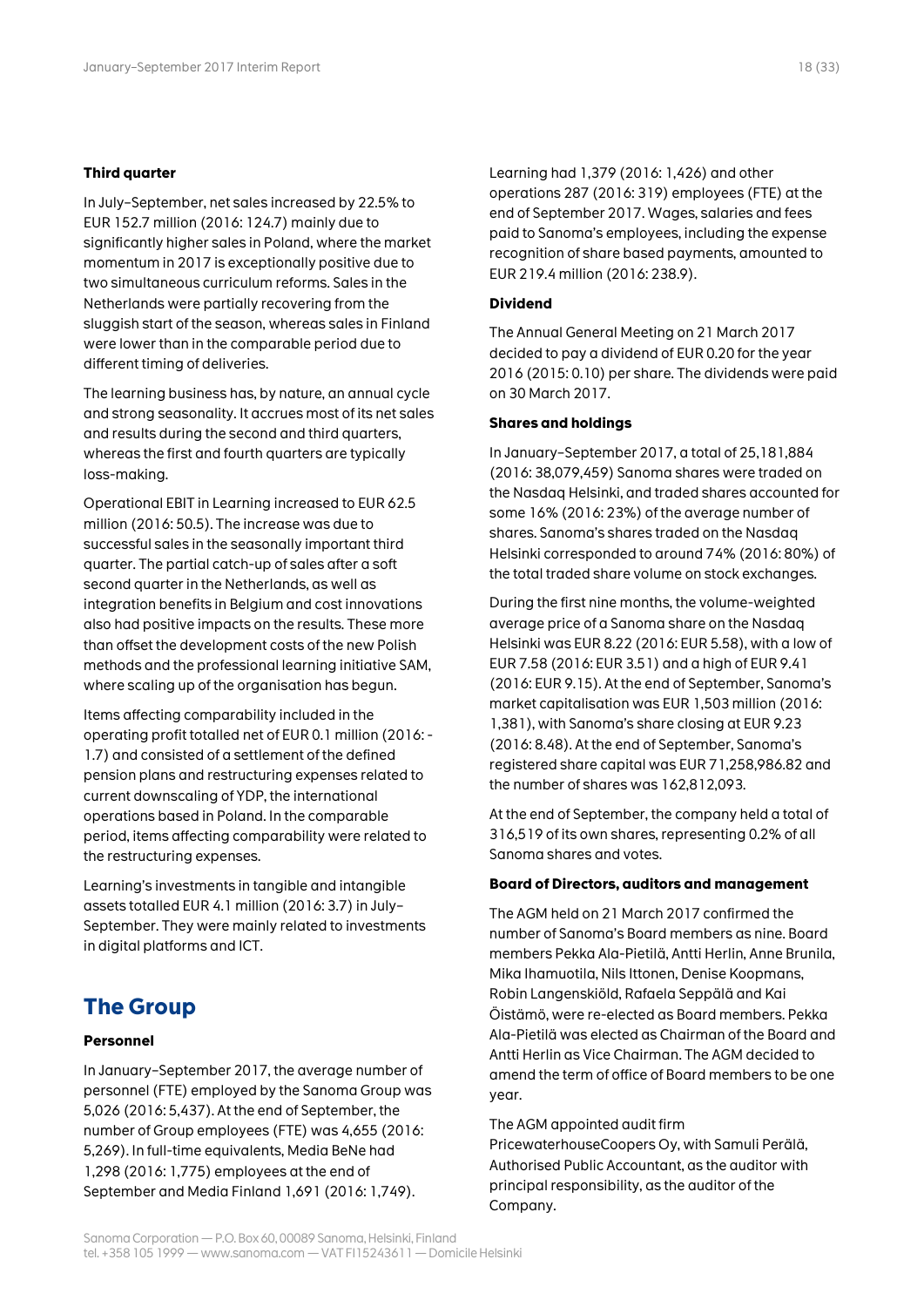At the end of September 2017, the Executive Management Group (EMG) comprises: Susan Duinhoven (President and CEO of the Sanoma Group), Markus Holm (CFO and COO), Kim Ignatius (Executive Vice President), Pia Kalsta (CEO Sanoma Media Finland), John Martin (CEO Sanoma Learning) and Peter de Mönnink (CEO Sanoma Media BeNe). Sanoma announced in September that Peter de Mönnink will transition to Talpa by year-end. Fulfilment of the CEO role for Sanoma Media BeNe will be communicated in due course.

#### **Board authorisations**

The AGM held on 12 April 2016 authorised the Board of Directors to decide on an issuance of a maximum of 50,000,000 new shares and a transfer of a maximum of 5,000,000 treasury shares. The authorisation will be valid until 30 June 2019. In a directed share issue, a maximum of 41,000,000 shares can be issued or transferred.

The AGM held on 21 March 2017 authorised the Board to decide on the repurchase of maximum of 16,000,000 Company's own shares. The authorisation is effective until 30 June 2018 and terminates the corresponding authorisation granted by the AGM on 12 April 2016.

These shares will be purchased with the Company's unrestricted shareholders' equity, and the repurchases will reduce funds available for distribution on profits. The shares will be repurchased to develop the Company's capital structure, carry out or finance potential corporate acquisitions or other business arrangements, to be used as a part of the Company's incentive programme or to be otherwise conveyed further, retained as treasury shares, or cancelled.

The shares can be repurchased either through a tender offer made to all shareholders on equal terms or in other proportion than that of the current shareholders at the market price of the repurchase moment on the Nasdaq Helsinki.

#### **Seasonal fluctuation**

The net sales and results of media businesses are particularly affected by the development of advertising. Advertising sales are influenced, for example, by the number of newspaper and magazine issues published each quarter, which varies annually. TV advertising in Finland is usually strongest in the second and fourth quarters. Learning accrues most of its net sales and results during the second and third quarters. Seasonal business fluctuations influence the Group's net sales and operating profit, with the first quarter traditionally being clearly the smallest one for both.

#### **Significant near term risks and uncertainty factors**

The most significant risks and uncertainty factors Sanoma currently faces are described in the Financial Statements and on the Group's website at Sanoma.com, together with the Group's main principles of risk management.

Many of the identified risks relate to changes in customer preferences. The driving forces behind these changes are the on-going digitisation process and the decrease of viewing time in free-to-air TV. Sanoma takes actions in all its strategic business units to respond to these challenges. These changes in consumer behaviour create potential risks related to advertising volumes and pricing, in particular with the trend of increasing mobile usage.

With regard to changing customer preferences and digitisation, new entrants might be able to better utilise these changes and therefore gain market share from Sanoma's established businesses.

Privacy and data protection are an integral part of Sanoma's business. Risks related to data security become more relevant as digital business is growing. Sanoma has invested in data security related technologies and runs a Group-wide privacy programme to ensure that employees know how to apply data security and privacy practices in their daily work.

Sanoma faces political risks in particular in Poland, where legislative changes can have significant impacts on the learning business. EU level changes currently considered for telemarketing could have a significant impact on Sanoma's subscription sales in Finland and in the Netherlands.

Normal business risks associated with the industry relate to developments in media advertising and consumer spending. Media advertising is sensitive to economic fluctuations. Therefore, general economic conditions and economic trends in the industry influence Sanoma's business activities and operational performance.

Sanoma's financial risks include interest rate risks, currency risks, liquidity risk and credit risks. Other risks include risks related to equity and impairment of assets. Sanoma has actively issued commercial papers during the first six months of 2017, but the position has significantly reduced since the sale of SBS in July (EUR 294 million outstanding at the end of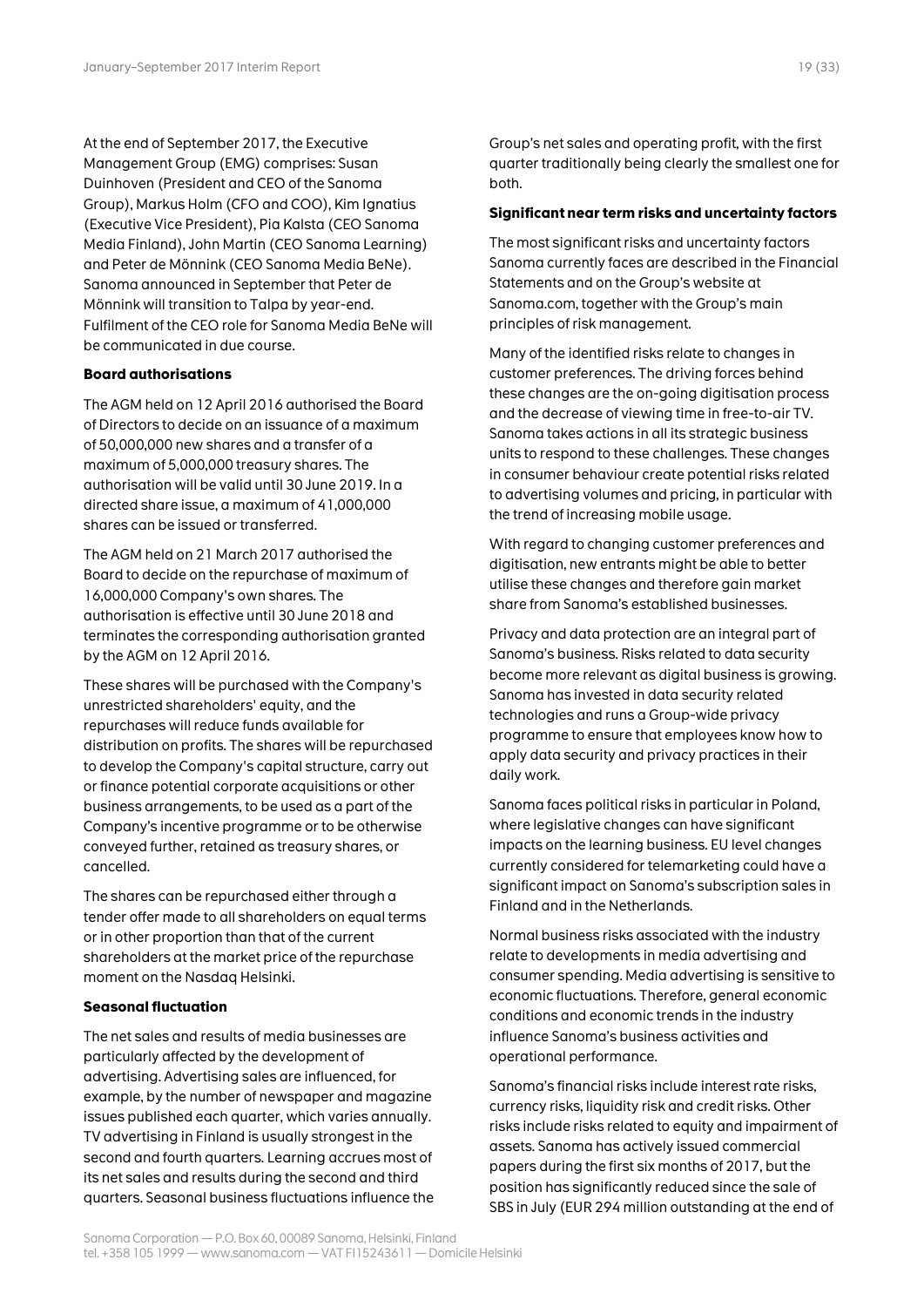September). In order to mitigate possible market risks, Sanoma has long-term undrawn committed bank facilities in place as back-up facilities for commercial papers. At the end of September, Sanoma had EUR 475 million undrawn committed facilities.

Sanoma's consolidated balance sheet included at the end of September EUR 1.2 billion in goodwill, immaterial rights and other intangible assets. Most of this is related to magazine and TV operations. Sanoma divested its Dutch TV operations on 19 July 2017, which reduced the amount of goodwill, immaterial rights and other intangible assets by EUR 0.9 billion. In accordance with IFRS, instead of goodwill being amortised regularly, it is tested for impairment on an annual basis, or whenever there is any indication of impairment. Changes in business fundamentals could lead to further impairment, thus impacting Sanoma's equity-related ratios.

# **Interim Report (unaudited)**

#### **Accounting policies**

The Sanoma Group has prepared its Interim Report in accordance with IAS 34 'Interim Financial Reporting' while adhering to related IFRS standards and interpretations applicable within the EU on 30 September 2017. The accounting policies of the Interim Report, the definitions of key indicators as well as the explanations of use and definitions of Alternative Performance Measures (APMs) are presented on the Sanoma website at Sanoma.com. All figures have been rounded and consequently the sum of individual figures can deviate from the presented sum figure. Key figures have been calculated using exact figures. This Interim Report is unaudited.

#### **IFRS 15 Revenue from Contracts with Customers and Clarifications to IFRS 15 (both effective for financial periods beginning on or after 1 January 2018).**

Under IFRS 15, revenue is recognised at an amount that reflects the consideration to which an entity expects to be entitled in exchange for transferring goods or services to a customer. The principles in IFRS 15 provide a more structured approach to measuring and recognising revenue. The new revenue standard is applicable to all entities and will supersede all current revenue recognition requirements under IFRS. Sanoma has started a project to assess the impact of IFRS 15 in 2016, which is continuing in 2017. The differences between current revenue recognition policies and the IFRS 15 requirements have been identified and quantified. The main revenue streams include magazine & newspaper publishing (circulation sales & advertising sales), TV & Radio operations, online and mobile revenues and learning solutions. For all revenue streams contract reviews of the key revenue contracts are in the process of being documented. In magazines & newspaper publishing, the main finding is the need to identify additional performance obligations in cases of providing gifts as premiums to new subscribers. Current TV & Radio revenue recognition is already strongly linked to individual performance obligations, hence the impact of IFRS 15 is considered to be limited. In the learning solutions, the main findings are related to revenues from hybrid products (combining print with digital products). In some cases, multiple performance obligations need to be acknowledged, which need to be recognised at different moments (over time or at a point in time), depending on the characteristics of the performance obligations. The impact on the Sanoma Group's annual net sales is considered insignificant, although the phasing over the individual quarters might be affected. In order to ensure full comparability, Sanoma has decided to apply the retrospective method. Whether or not any of the available practical expedients will be applied continues to be investigated in the fourth quarter of 2017. Preparations are in progress to change systems where necessary.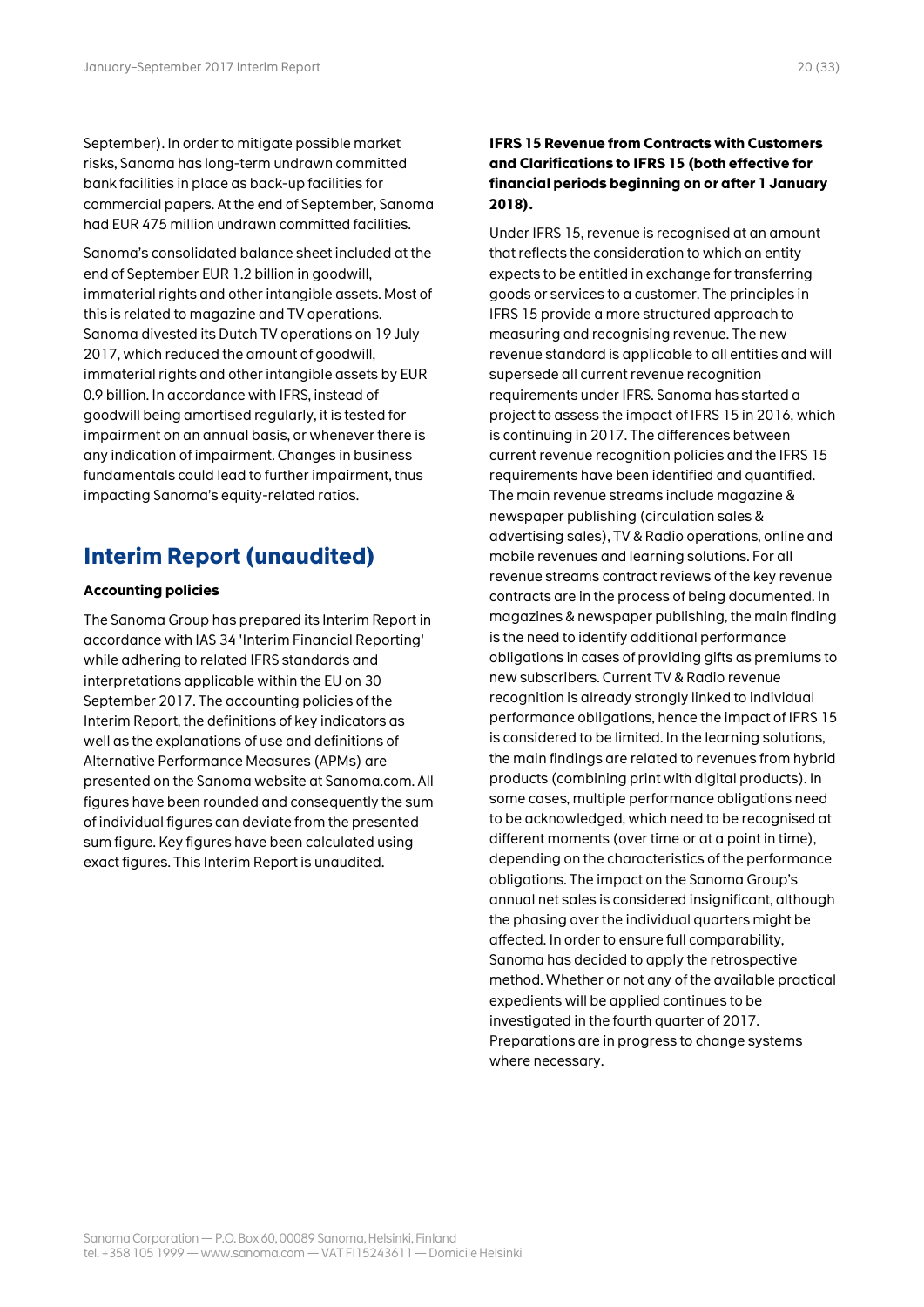# **Consolidated income statement**

| <b>EUR million</b>                                                                         | $7 - 9/2017$ | $7 - 9/2016$ | $1 - 9/2017$ | $1 - 9/2016$ | $1 - 12/2016$ |
|--------------------------------------------------------------------------------------------|--------------|--------------|--------------|--------------|---------------|
| <b>NET SALES</b>                                                                           | 404.6        | 438.1        | 1,189.9      | 1,241.0      | 1,639.1       |
| Other operating income                                                                     | 4.0          | 4.7          | 24.5         | 32.1         | 39.9          |
| Materials and services                                                                     | $-135.5$     | $-136.9$     | $-373.2$     | $-378.2$     | $-501.1$      |
| Employee benefit expenses                                                                  | $-81.9$      | $-87.4$      | $-267.6$     | $-223.4$     | $-325.5$      |
| Other operating expenses*                                                                  | $-70.6$      | $-82.7$      | $-681.5$     | $-247.1$     | $-356.1$      |
| Share of results in joint ventures                                                         | 1.0          | 0.9          | 3.3          | 2.9          | 0.1           |
| Depreciation, amortisation and impairment<br>losses                                        | $-35.3$      | $-61.7$      | $-147.4$     | $-207.5$     | $-299.7$      |
| <b>OPERATING PROFIT</b>                                                                    | 86.3         | 75.1         | $-252.0$     | 219.8        | 196.6         |
| Share of results in associated companies                                                   | 0.2          | $-0.4$       | 1.2          | $-0.4$       | $-2.4$        |
| Financial income                                                                           | 0.8          | 1.0          | 11.1         | 10.6         | 10.5          |
| Financial expenses                                                                         | $-5.4$       | $-7.1$       | $-26.7$      | $-34.4$      | $-47.5$       |
| <b>RESULT BEFORE TAXES</b>                                                                 | 82.0         | 68.6         | $-266.4$     | 195.6        | 157.2         |
| Income taxes                                                                               | $-20.7$      | $-17.3$      | $-44.6$      | $-47.5$      | $-41.2$       |
| <b>RESULT FOR THE PERIOD</b>                                                               | 61.3         | 51.3         | $-310.9$     | 148.1        | 116.0         |
| <b>Result attributable to:</b>                                                             |              |              |              |              |               |
| Equity holders of the Parent Company                                                       | 60.8         | 48.8         | $-174.5$     | 142.5        | 110.8         |
| Non-controlling interests*                                                                 | 0.4          | 2.5          | $-136.4$     | 5.5          | 5.2           |
| Earnings per share for result attributable<br>to the equity holders of the Parent Company: |              |              |              |              |               |
| Earnings per share, EUR                                                                    | 0.37         | 0.29         | $-1.07$      | 0.85         | 0.65          |
| Diluted earnings per share, EUR                                                            | 0.37         | 0.29         | $-1.07$      | 0.85         | 0.65          |

\*The capital loss of EUR -424.2 million and a EUR 138.3 million adjustment in non-controlling interests relate to the SBS divestment. Total impact of the transaction in the net result is -286.2 million.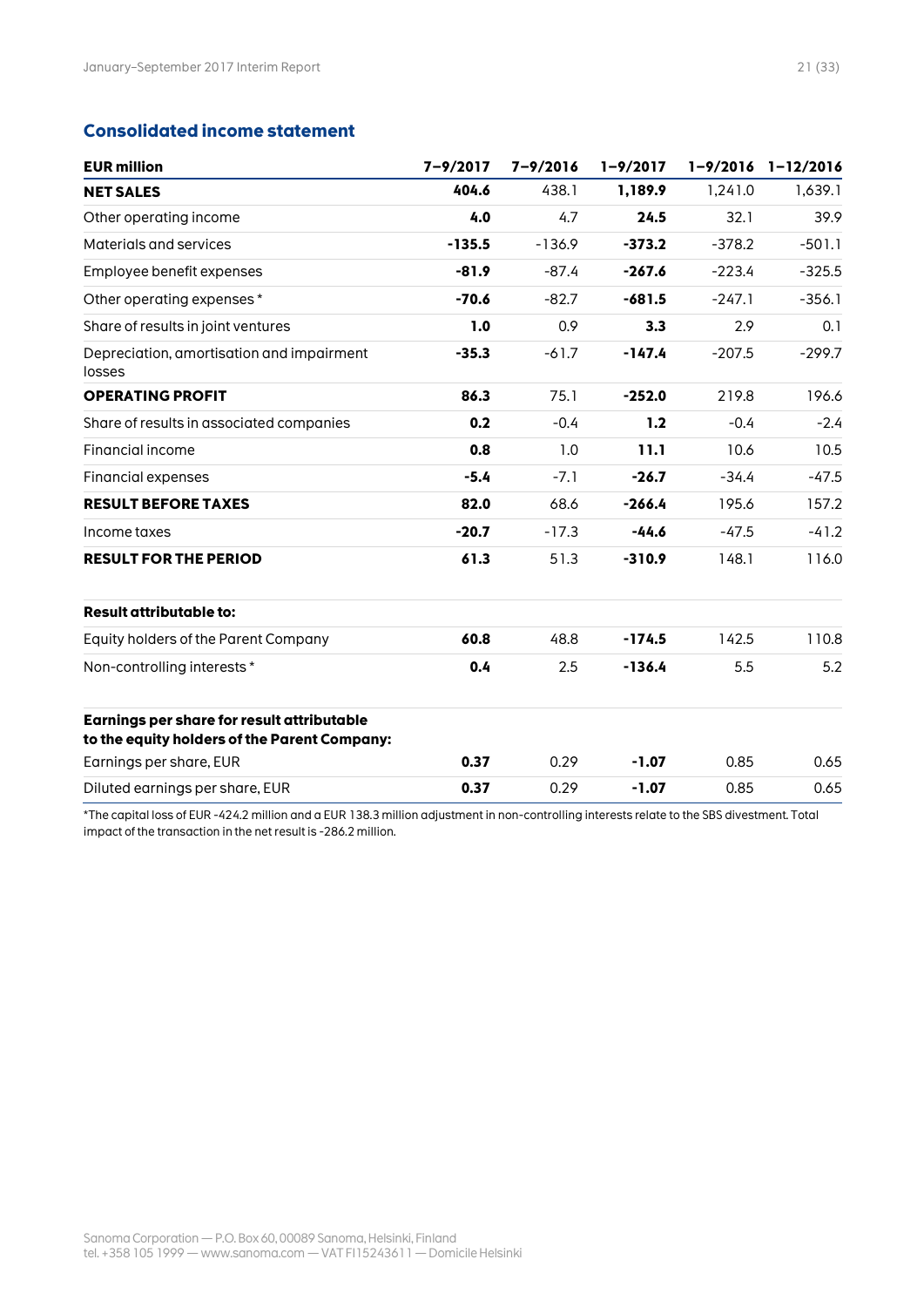# **Statement of comprehensive income**

| <b>EUR million</b>                                               | $7 - 9/2017$ | $7 - 9/2016$ | $1 - 9/2017$ |         | $1 - 9/2016$ $1 - 12/2016$ |
|------------------------------------------------------------------|--------------|--------------|--------------|---------|----------------------------|
| <b>Result for the period</b>                                     | 61.3         | 51.3         | $-310.9$     | 148.1   | 116.0                      |
| Other comprehensive income:                                      |              |              |              |         |                            |
| Items that may be reclassified subsequently to<br>profit or loss |              |              |              |         |                            |
| Change in translation differences                                | $-1.3$       | $-0.3$       | 1.3          | $-3.5$  | -4.5                       |
| Share of other comprehensive income                              |              |              |              |         |                            |
| of equity-accounted investees                                    | 0.0          | $-0.1$       | 0.0          | $-0.4$  | $-0.3$                     |
| Cash flow hedges                                                 |              | 0.2          |              | 0.5     | 0.6                        |
| Income tax related to cash flow hedges                           |              | 0.0          |              | $-0.1$  | $-0.1$                     |
| Items that will not be reclassified to profit or loss            |              |              |              |         |                            |
| Defined benefit plans                                            | 3.0          | $-1.1$       | 11.0         | $-36.0$ | $-19.5$                    |
| Income tax related to defined benefit plans                      | $-0.6$       | 0.4          | $-2.3$       | 9.0     | 5.0                        |
| Other comprehensive income for the period, net<br>of tax         | 1.2          | $-1.0$       | 10.0         | $-30.5$ | $-18.8$                    |
| <b>TOTAL COMPREHENSIVE INCOME FOR THE</b><br><b>PERIOD</b>       | 62.4         | 50.3         | $-300.9$     | 117.5   | 97.2                       |
| Total comprehensive income attributable to:                      |              |              |              |         |                            |
| Equity holders of the Parent Company                             | 62.0         | 47.8         | $-164.5$     | 112.0   | 92.0                       |
| Non-controlling interests                                        | 0.4          | 2.5          | $-136.4$     | 5.5     | 5.2                        |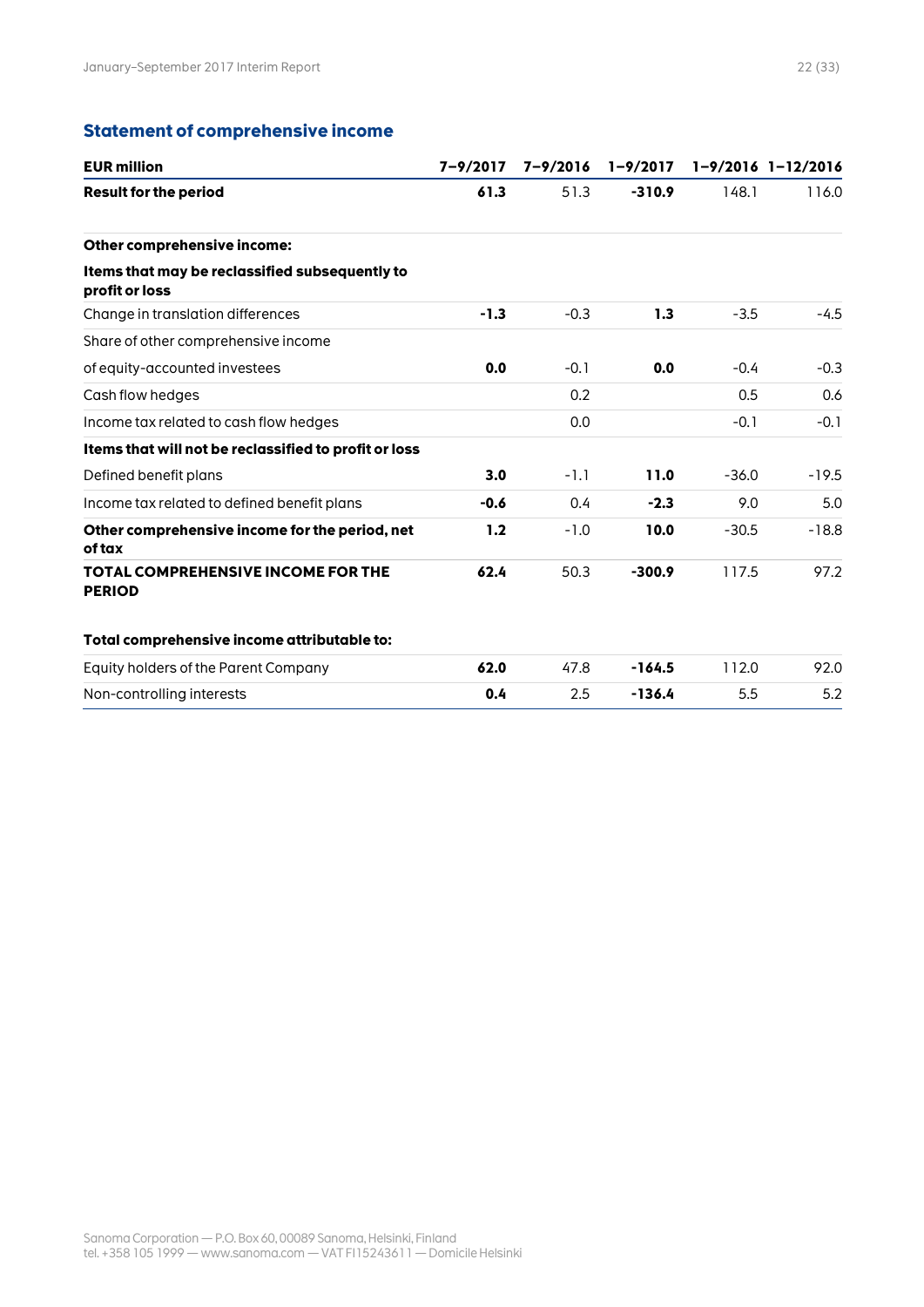# **Consolidated balance sheet**

| <b>EUR million</b>                                                 | 30.9.2017 | 30.9.2016 | 31.12.2016 |
|--------------------------------------------------------------------|-----------|-----------|------------|
| <b>ASSETS</b>                                                      |           |           |            |
| Property, plant and equipment                                      | 51.5      | 59.9      | 57.8       |
| Investment property                                                | 23.9      | 31.1      | 24.5       |
| Goodwill                                                           | 934.9     | 1,658.8   | 1,663.0    |
| Other intangible assets                                            | 262.0     | 468.3     | 432.8      |
| Equity-accounted investees                                         | 18.2      | 28.6      | 21.3       |
| Available-for-sale financial assets                                | 4.2       | 5.0       | 5.0        |
| Deferred tax receivables                                           | 26.1      | 38.6      | 29.9       |
| Trade and other receivables                                        | 17.9      | 33.3      | 21.8       |
| NON-CURRENT ASSETS, TOTAL                                          | 1,338.6   | 2,323.5   | 2,256.0    |
| Inventories                                                        | 45.9      | 46.1      | 41.4       |
| Income tax receivables                                             | 12.4      | 11.4      | 2.2        |
| Trade and other receivables                                        | 296.2     | 313.7     | 255.8      |
| Cash and cash equivalents                                          | 36.7      | 33.3      | 43.4       |
| <b>CURRENT ASSETS, TOTAL</b>                                       | 391.1     | 404.5     | 342.9      |
| Assets held for sale                                               |           |           | 6.8        |
| <b>ASSETS, TOTAL</b>                                               | 1,729.7   | 2,728.0   | 2,605.6    |
| <b>EQUITY AND LIABILITIES</b>                                      |           |           |            |
| Equity attributable to the equity holders of the Parent<br>Company |           |           |            |
| Share capital                                                      | 71.3      | 71.3      | 71.3       |
| Treasury shares                                                    | $-1.4$    | $-2.1$    | $-2.1$     |
| Fund for invested unrestricted equity                              | 203.3     | 203.3     | 203.3      |
| Other reserves                                                     |           | $-0.1$    |            |
| Other equity                                                       | 267.2     | 466.8     | 440.5      |
| Hybrid bond                                                        |           | 99.1      |            |
|                                                                    | 540.3     | 838.3     | 713.0      |
| Non-controlling interests                                          | 4.2       | 290.1     | 289.5      |
| EQUITY, TOTAL                                                      | 544.5     | 1,128.3   | 1,002.5    |
| Deferred tax liabilities                                           | 39.2      | 63.0      | 60.1       |
| Pension obligations                                                | 2.8       | 34.8      | 13.7       |
| Provisions                                                         | 6.6       | 3.4       | 7.6        |
| <b>Financial liabilities</b>                                       | 200.0     | 278.2     | 239.1      |
| Trade and other payables                                           | 12.4      | 44.6      | 42.9       |
| NON-CURRENT LIABILITIES, TOTAL                                     | 260.9     | 424.0     | 363.4      |
| Provisions                                                         | 18.3      | 20.4      | 18.1       |
| <b>Financial liabilities</b>                                       | 355.4     | 521.6     | 590.5      |
| Income tax liabilities                                             | 41.3      | 38.4      | 8.8        |
| Trade and other payables                                           | 509.3     | 595.3     | 622.1      |
| <b>CURRENT LIABILITIES, TOTAL</b>                                  | 924.3     | 1,175.7   | 1,239.5    |
| Liabilities related to assets held for sale                        |           |           | 0.3        |
| <b>LIABILITIES, TOTAL</b>                                          | 1,185.2   | 1,599.6   | 1,603.1    |
| <b>EQUITY AND LIABILITIES, TOTAL</b>                               | 1,729.7   | 2,728.0   | 2,605.6    |

The Group did not have assets held for sale either on 30 September 2017 or on 30 September 2016.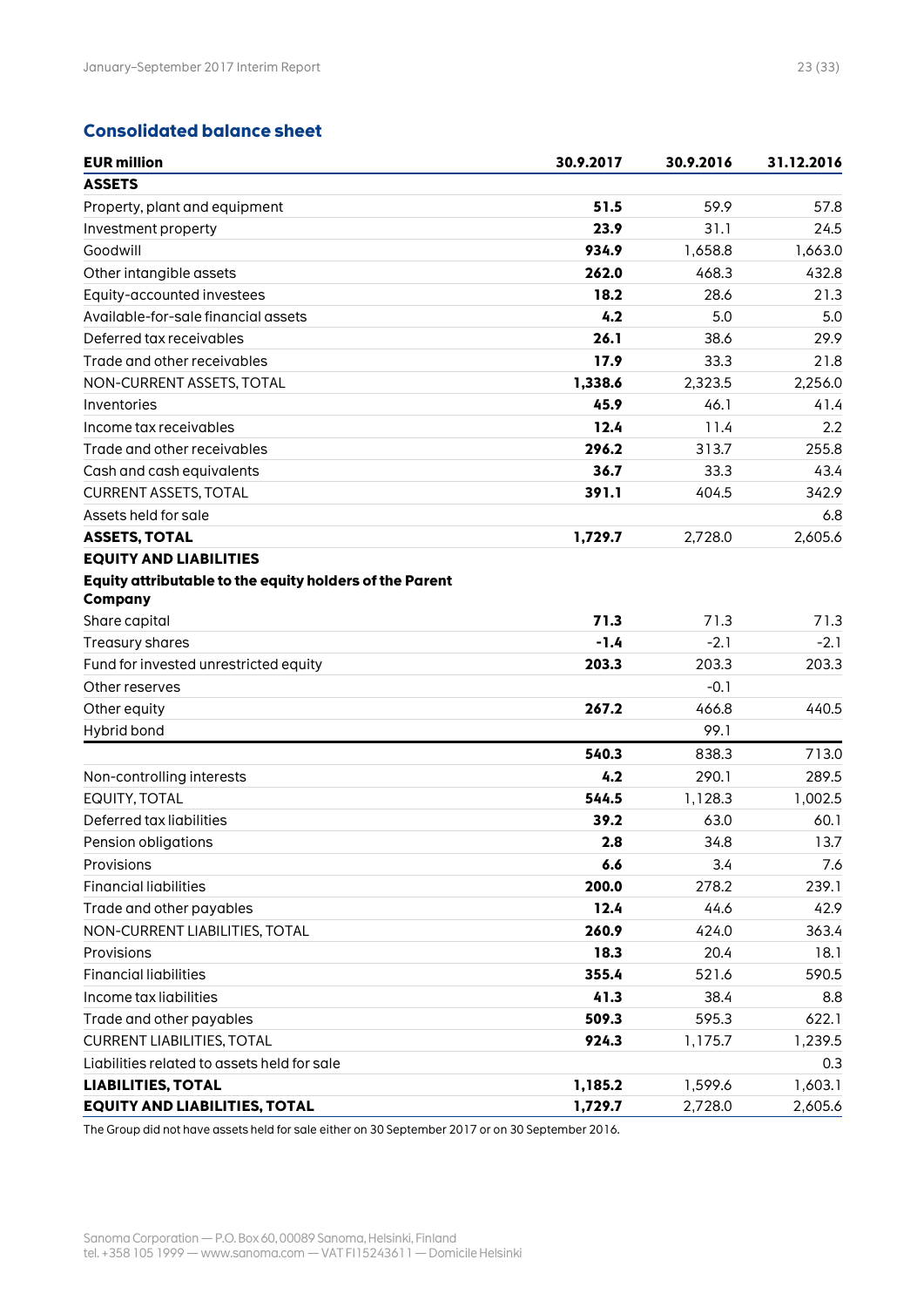# **Changes in consolidated equity**

#### **Equity attributable to the equity holders of the Parent Company**

|                                                                      |         | <b>Share Treasury</b> | <b>Fund for</b><br>invested<br>unres-<br>tricted | <b>Other</b>    | <b>Other</b> | <b>Hybrid</b> |          | Non-<br>control-<br>ling | Equity,  |
|----------------------------------------------------------------------|---------|-----------------------|--------------------------------------------------|-----------------|--------------|---------------|----------|--------------------------|----------|
| <b>EUR million</b>                                                   | capital | shares                |                                                  | equity reserves | equity       | bond          | Total    | interests                | total    |
| <b>Equity at</b>                                                     |         |                       |                                                  |                 |              |               |          |                          |          |
| 1 Jan 2016                                                           | 71.3    | $-3.2$                | 203.3                                            | $-0.5$          | 373.4        | 99.1          | 743.4    | 285.7                    | 1,029.1  |
| Comprehensive<br>income for the<br>period                            |         |                       |                                                  | 0.4             | 111.6        |               | 112.0    | 5.5                      | 117.5    |
| Share-based<br>compensation                                          |         | 1.0                   |                                                  |                 | $-0.3$       |               | 0.8      |                          | 0.8      |
| Dividends paid                                                       |         |                       |                                                  |                 | $-16.3$      |               | $-16.3$  | $-1.1$                   | $-17.3$  |
| Acquisitions and<br>other changes<br>in non-controlling<br>interests |         |                       |                                                  |                 | $-1.6$       |               | $-1.6$   | $-0.1$                   | $-1.8$   |
| <b>Equity at</b>                                                     |         |                       |                                                  |                 |              |               |          |                          |          |
| 30 Sep 2016                                                          | 71.3    | $-2.1$                | 203.3                                            | $-0.1$          | 466.8        | 99.1          | 838.3    | 290.1                    | 1,128.3  |
| <b>Equity at</b>                                                     |         |                       |                                                  |                 |              |               |          |                          |          |
| 1 Jan 2017                                                           | 71.3    | $-2.1$                | 203.3                                            |                 | 440.5        |               | 713.0    | 289.5                    | 1,002.5  |
| Comprehensive<br>income for the<br>period                            |         |                       |                                                  |                 | $-164.5$     |               | $-164.5$ | $-136.4$                 | $-300.9$ |
| Share-based<br>compensation                                          |         | 0.7                   |                                                  |                 | 0.6          |               | 1.3      |                          | 1.3      |
| Dividends paid                                                       |         |                       |                                                  |                 | $-32.5$      |               | $-32.5$  | $-1.0$                   | $-33.5$  |
| Acquisitions and<br>other changes<br>in non-controlling<br>interests |         |                       |                                                  |                 | 23.1         |               | 23.1     | $-147.9$                 | $-124.8$ |
| <b>Equity at</b>                                                     | 71.3    | $-1.4$                | 203.3                                            |                 | 267.2        |               | 540.3    | 4.2                      | 544.5    |
| 30 Sep 2017                                                          |         |                       |                                                  |                 |              |               |          |                          |          |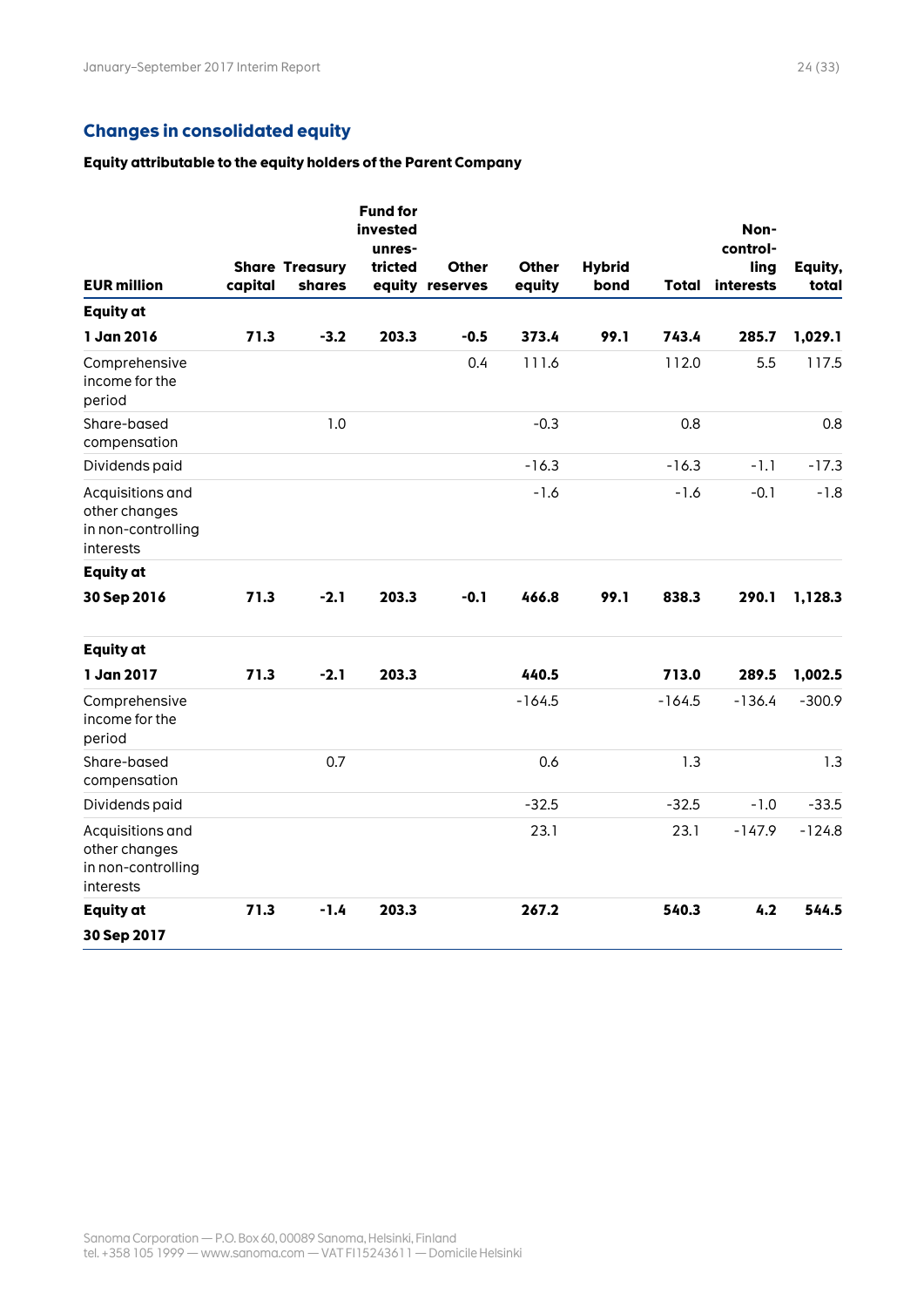| <b>EUR million</b>                                                                    | $1 - 9/2017$ | $1 - 9/2016$ | $1 - 12/2016$ |
|---------------------------------------------------------------------------------------|--------------|--------------|---------------|
| <b>OPERATIONS</b>                                                                     |              |              |               |
| Result for the period                                                                 | $-310.9$     | 148.1        | 116.0         |
| Adjustments                                                                           |              |              |               |
| Income taxes                                                                          | 44.6         | 47.5         | 41.2          |
| Financial income and expenses                                                         | 15.6         | 23.8         | 37.0          |
| Share of results in equity-accounted investees                                        | $-4.6$       | $-2.4$       | 2.4           |
| Depreciation, amortisation and impairment losses                                      | 147.4        | 207.5        | 299.7         |
| Gains/losses on sales of non-current assets                                           | 446.2        | $-18.7$      | $-19.5$       |
| Acquisitions of broadcasting rights and prepublication costs                          | $-144.5$     | $-165.8$     | $-207.2$      |
| Other adjustments                                                                     | 1.0          | 1.0          | 1.1           |
| Adjustments, total                                                                    | 505.7        | 92.8         | 154.6         |
| Change in working capital                                                             | $-116.2$     | $-141.7$     | $-47.9$       |
| Dividends received *                                                                  | 5.4          | 4.5          | 4.7           |
| Interest paid and other financial items                                               | $-11.2$      | $-36.0$      | $-45.8$       |
| Taxes paid                                                                            | $-24.7$      | $-15.6$      | $-23.4$       |
| <b>Cash flow from operations</b>                                                      | 48.2         | 52.1         | 158.1         |
| <b>INVESTMENTS</b>                                                                    |              |              |               |
| Acquisition of tangible and intangible assets                                         | $-27.0$      | $-22.9$      | $-34.5$       |
| Operations acquired                                                                   | $-3.0$       | $-21.6$      | $-21.8$       |
| Proceeds from sale of tangible and intangible assets                                  | 9.0          | 2.6          | 3.0           |
| Operations sold **                                                                    | 237.8        | 42.2         | 43.1          |
| Loans granted                                                                         | -0.1         | $-2.4$       | $-1.7$        |
| Repayments of loan receivables                                                        | 0.3          | 2.7          | 3.5           |
| Interest received                                                                     | 0.2          | 0.3          | 0.4           |
| <b>Cash flow from investments</b>                                                     | 217.1        | 0.9          | $-8.1$        |
| <b>Cash flow before financing</b>                                                     | 265.3        | 53.0         | 150.1         |
| <b>FINANCING</b>                                                                      |              |              |               |
| Redemption of hybrid bond                                                             |              |              | $-100.0$      |
| Contribution by non-controlling interests                                             |              |              | 0.0           |
| Change in loans with short maturity                                                   | $-72.8$      | $-56.4$      | 14.1          |
| Drawings of other loans                                                               | 172.7        | 240.0        | 240.1         |
| Repayments of other loans and finance lease liabilities                               | $-331.2$     | $-269.6$     | $-318.2$      |
| Interest paid on hybrid bond                                                          |              |              | $-7.3$        |
| Acquisitions of non-controlling interests                                             | $-7.4$       |              |               |
| Dividends paid                                                                        | $-33.5$      | $-17.3$      | $-17.6$       |
| <b>Cash flow from financing</b>                                                       | $-272.2$     | $-103.3$     | $-188.9$      |
| <b>CHANGE IN CASH AND CASH EQUIVALENTS ACCORDING TO CASH</b><br><b>FLOW STATEMENT</b> | $-6.9$       | $-50.3$      | $-38.8$       |
| Effect of exchange rate differences on cash and cash equivalents                      | 0.5          | $-0.8$       | $-0.7$        |
| Net change in cash and cash equivalents                                               | $-6.4$       | $-51.0$      | $-39.5$       |
| Cash and cash equivalents at the beginning of the period                              | 43.1         | 82.5         | 82.5          |
| Cash and cash equivalents at the end of the period                                    | 36.7         | 31.5         | 43.1          |

\* Dividends received transferred from the Cash flow from Investments to the Cash flow from operations.

\*\* Operations sold in 2017 include SBS, Sanoma Baltics and Kieskeurig.nl.

Cash and cash equivalents in the cash flow statement include cash and cash equivalents less bank overdrafts of EUR 0.0 million (2016:1.8).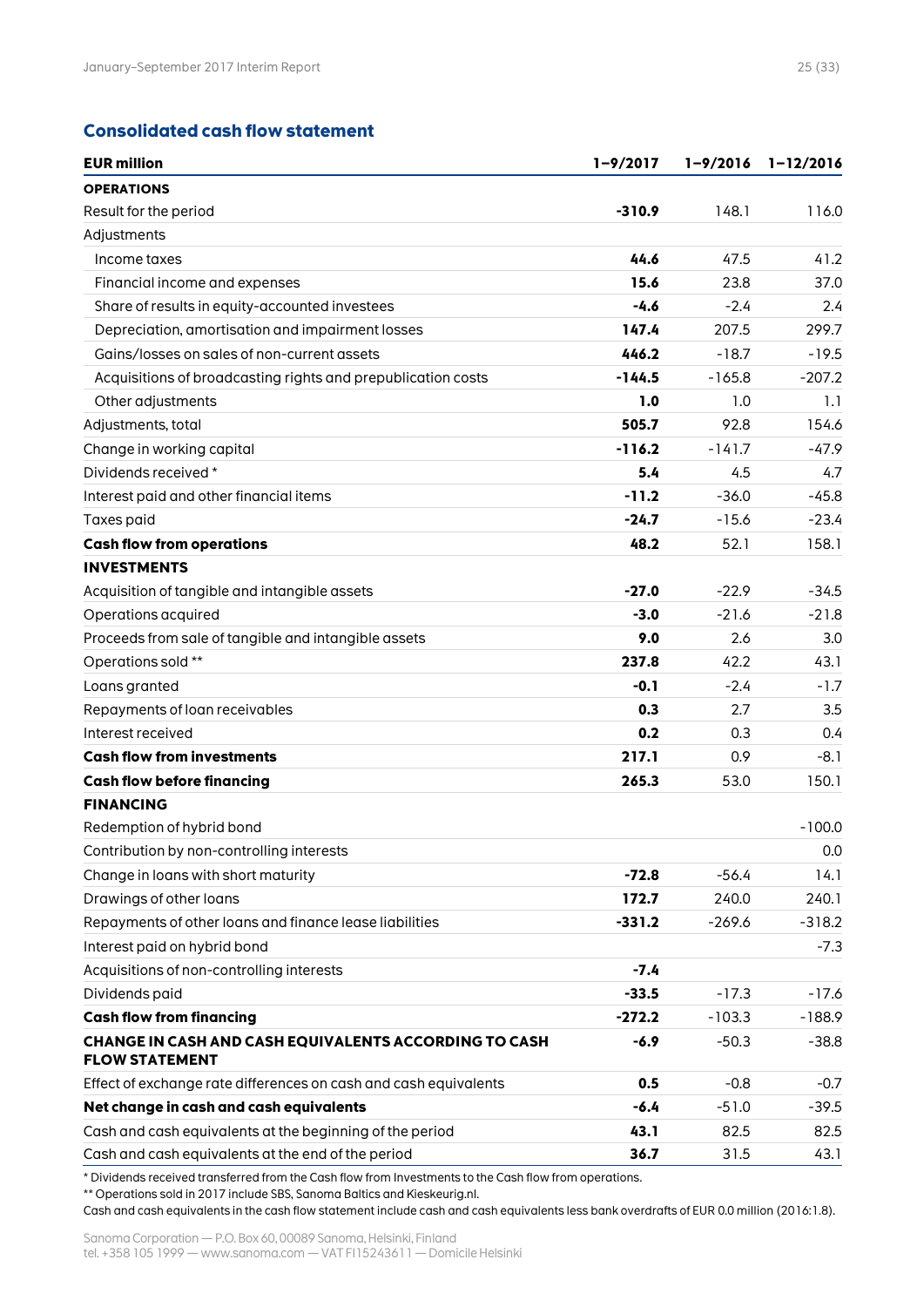| <b>EUR million</b>                                                                         | $1 - 3/$<br>2017 | $4 - 6/$<br>2017 | $7 - 9/$<br>2017 | $1 - 3/$<br>2016 | $4 - 6/$<br>2016 | 2016            | $7 - 9/10 - 12/$<br>2016 | $1 - 12/$<br>2016 |
|--------------------------------------------------------------------------------------------|------------------|------------------|------------------|------------------|------------------|-----------------|--------------------------|-------------------|
| <b>NET SALES</b>                                                                           | 343.8            | 441.4            | 404.6            | 353.1            | 449.7            | 438.1           |                          | 398.1 1,639.1     |
| Other operating income                                                                     | 6.2              | 14.4             | 4.0              | 21.8             | 5.6              | 4.7             | 7.8                      | 39.9              |
| Materials and services                                                                     | $-103.7$         | $-134.0$         | $-135.5$         | $-104.3$         |                  | $-137.0 -136.9$ | $-123.0$                 | $-501.1$          |
| Employee benefit expenses                                                                  | $-92.9$          | $-92.9$          | $-81.9$          | $-107.4$         | $-28.6$          | -87.4           | $-102.1$                 | $-325.5$          |
| Other operating expenses *                                                                 | $-499.3$         | $-111.6$         | $-70.6$          | $-89.5$          | $-74.9$          |                 | $-82.7 - 109.0 - 356.1$  |                   |
| Share of results in joint ventures                                                         | 1.0              | 1.3              | 1.0              | 1.0              | 0.9              | 0.9             | $-2.8$                   | 0.1               |
| Depreciation, amortisation and impairment<br>losses                                        | $-71.0$          | $-41.1$          | $-35.3$          | $-71.6$          | $-74.2$          | $-61.7$         |                          | $-92.2 -299.7$    |
| <b>OPERATING PROFIT</b>                                                                    | $-415.9$         | 77.6             | 86.3             | 3.1              | 141.7            | 75.1            | $-23.2$                  | 196.6             |
| Share of results in associated companies                                                   | 0.1              | 0.9              | 0.2              | 0.1              | $-0.2$           | $-0.4$          | $-2.0$                   | $-2.4$            |
| Financial income                                                                           | 4.7              | 5.5              | 0.8              | 9.2              | 0.4              | 1.0             | 0.0                      | 10.5              |
| <b>Financial expenses</b>                                                                  | $-11.3$          | $-10.0$          | $-5.4$           | $-17.9$          | $-9.4$           | $-7.1$          | $-13.2$                  | $-47.5$           |
| <b>RESULT BEFORE TAXES</b>                                                                 | $-422.4$         | 74.0             | 82.0             | $-5.5$           | 132.5            | 68.6            | $-38.4$                  | 157.2             |
| Income taxes                                                                               | $-0.7$           | $-23.2$          | $-20.7$          | 5.4              | $-35.6$          | $-17.3$         | 6.3                      | $-41.2$           |
| <b>RESULT FOR THE PERIOD</b>                                                               | $-423.0$         | 50.8             | 61.3             | $-0.1$           | 96.9             | 51.3            | $-32.1$                  | 116.0             |
| <b>Result attributable to:</b>                                                             |                  |                  |                  |                  |                  |                 |                          |                   |
| Equity holders of the Parent Company                                                       | $-285.1$         | 49.7             | 60.8             | 0.0              | 93.8             | 48.8            | $-31.8$                  | 110.8             |
| Non-controlling interests *                                                                | $-137.9$         | 1.1              | 0.4              | $-0.1$           | 3.1              | 2.5             | $-0.3$                   | 5.2               |
| Earnings per share for result attributable<br>to the equity holders of the Parent Company: |                  |                  |                  |                  |                  |                 |                          |                   |
| Earnings per share, EUR                                                                    | $-1.76$          | 0.31             | 0.37             | $-0.01$          | 0.57             | 0.29            | $-0.20$                  | 0.65              |
| Diluted earnings per share, EUR                                                            | $-1.76$          | 0.31             | 0.37             | $-0.01$          | 0.57             | 0.29            | $-0.20$                  | 0.65              |

\* The capital loss of EUR -424.2 million and a EUR 138.3 million adjustment in non-controlling interests relate to the SBS divestment. Total impact of the transaction in the net result is -286.2 million.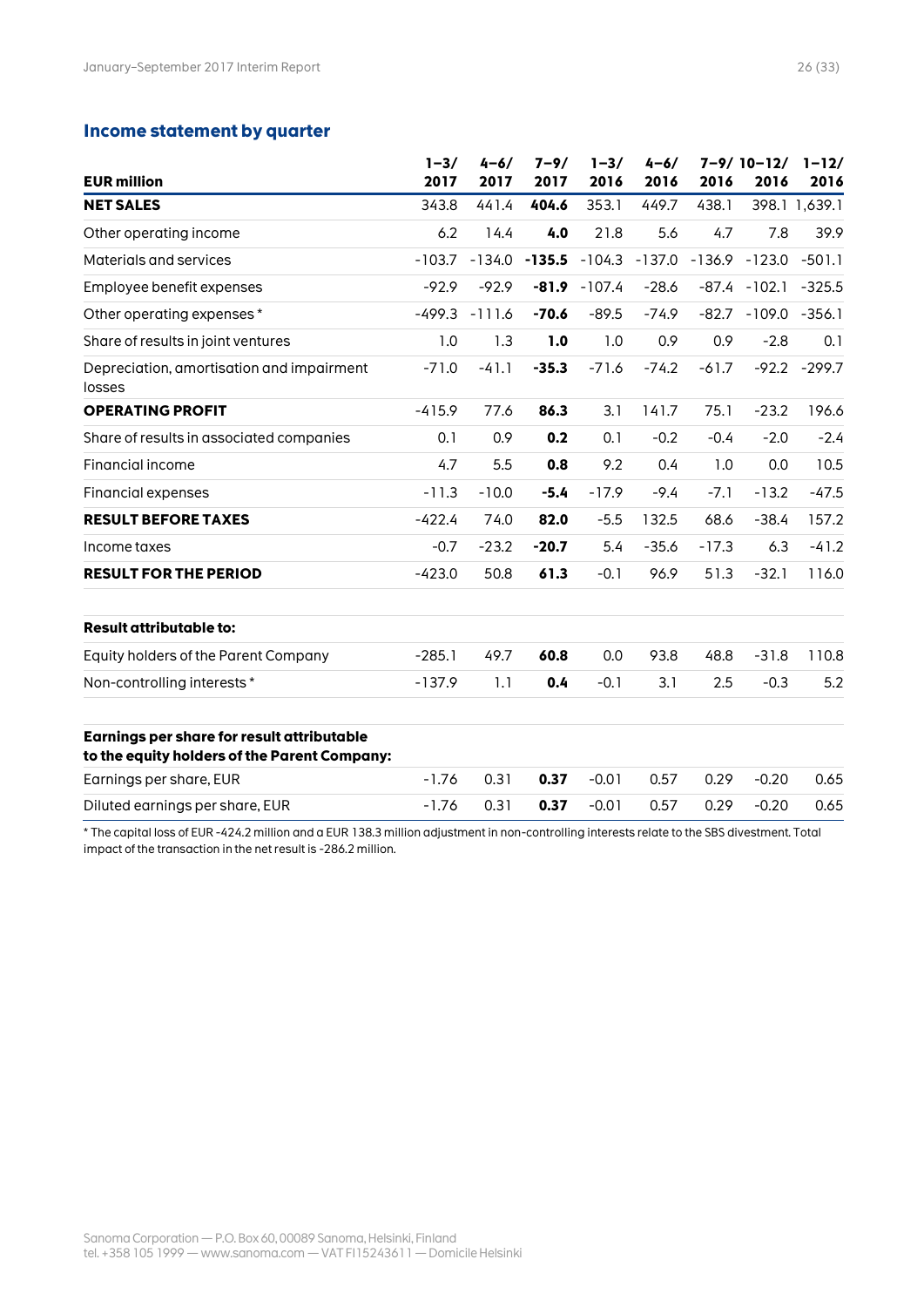# **Net sales by strategic business unit**

| <b>EUR million</b>                | $1 - 3/$<br>2017 | $4 - 6/$<br>2017 | $7 - 9/$<br>2017 | $1 - 3/$<br>2016 | $4 - 6/$<br>2016 | 2016   | $7 - 9/10 - 12/$<br>2016 | $1 - 12/$<br>2016 |
|-----------------------------------|------------------|------------------|------------------|------------------|------------------|--------|--------------------------|-------------------|
| <b>MEDIA BENE</b>                 |                  |                  |                  |                  |                  |        |                          |                   |
| Non-print                         | 76.4             | 97.2             | 27.5             | 77.8             | 99.0             | 81.9   | 117.6                    | 376.3             |
| Print                             | 80.9             | 87.4             | 80.9             | 87.1             | 92.1             | 85.5   | 88.9                     | 353.5             |
| Other                             | 10.8             | 11.9             | 12.4             | 10.8             | 11.5             | 12.3   | 11.5                     | 46.1              |
| <b>Total</b>                      | 168.1            | 196.5            | 120.8            | 175.6            | 202.6            | 179.7  | 218.0                    | 775.9             |
| <b>MEDIA FINLAND</b>              |                  |                  |                  |                  |                  |        |                          |                   |
| Non-print                         | 63.6             | 64.4             | 55.2             | 59.2             | 64.3             | 53.4   | 65.2                     | 242.0             |
| Print                             | 80.6             | 80.2             | 76.0             | 85.3             | 85.9             | 80.4   | 87.2                     | 338.9             |
| <b>Total</b>                      | 144.1            | 144.6            | 131.2            | 144.5            | 150.1            | 133.8  | 152.4                    | 580.9             |
| <b>LEARNING</b>                   |                  |                  |                  |                  |                  |        |                          |                   |
| Netherlands                       | 17.8             | 38.2             | 28.2             | 19.7             | 42.4             | 25.8   | 6.5                      | 94.4              |
| Poland                            | 4.3              | 5.6              | 79.8             | 4.5              | 8.2              | 50.1   | 8.0                      | 70.8              |
| Finland                           | 3.7              | 31.8             | 10.6             | 3.2              | 24.9             | 14.5   | 5.5                      | 48.1              |
| Belgium                           | 2.4              | 19.8             | 24.0             | 1.4              | 15.3             | 24.1   | 4.0                      | 44.8              |
| Sweden                            | 3.5              | 5.2              | 10.2             | 4.1              | 6.5              | 10.2   | 4.3                      | 25.1              |
| Other companies and eliminations  | 0.0              | $-0.2$           | $-0.1$           | $-0.1$           | $-0.3$           | 0.0    | $-0.2$                   | $-0.6$            |
| <b>Total</b>                      | 31.7             | 100.3            | 152.7            | 32.9             | 97.1             | 124.7  | 28.0                     | 282.6             |
| Other operations and eliminations | $-0.1$           | $-0.1$           | $-0.1$           | 0.1              | $-0.1$           | $-0.1$ | $-0.3$                   | $-0.3$            |
| <b>Total</b>                      | 343.8            | 441.4            | 404.6            | 353.1            | 449.7            | 438.1  |                          | 398.1 1,639.1     |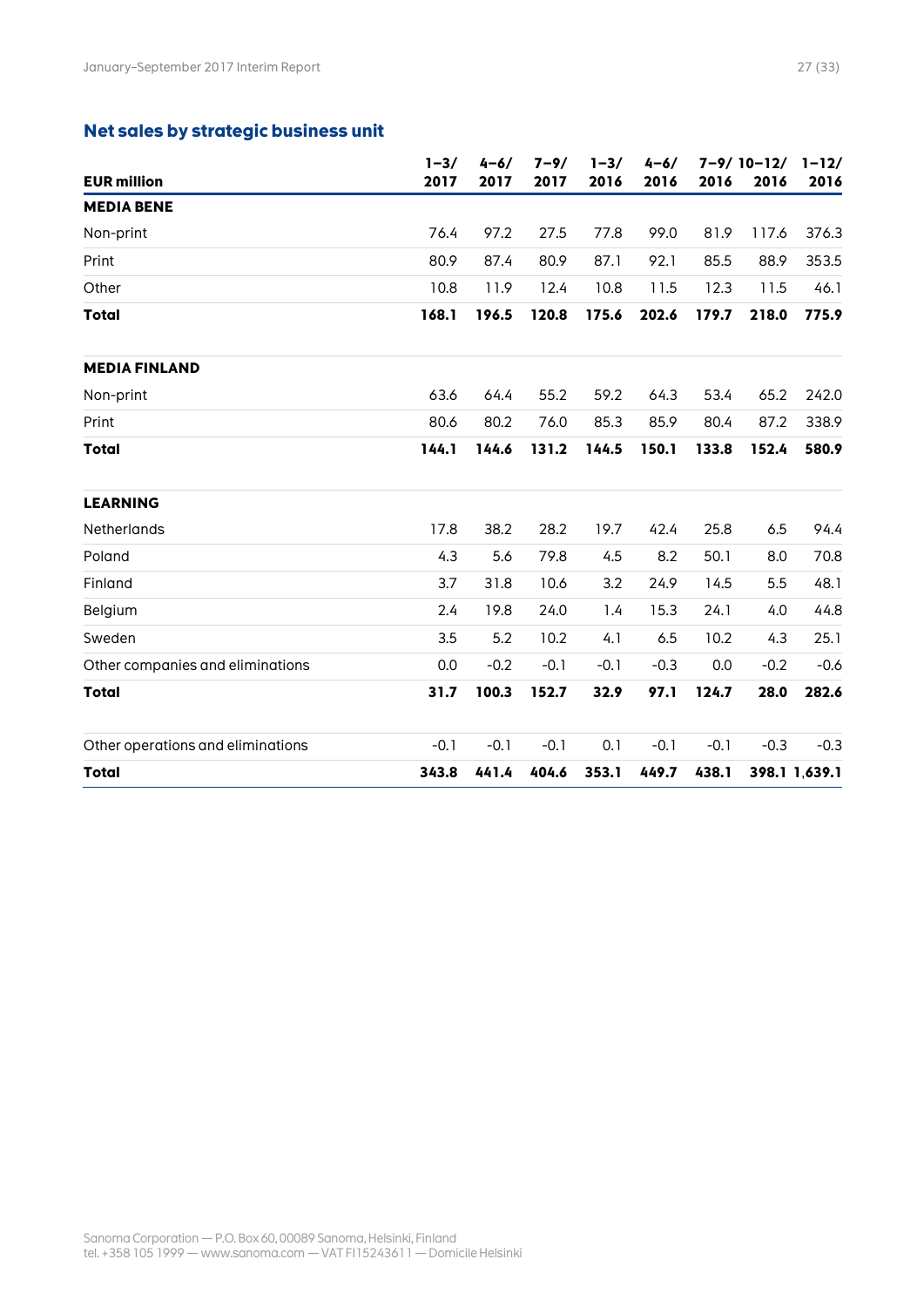# **Operating profit by strategic business unit**

|                                  | 1–3/     | $4 - 6/$ | $7 - 9/$ | $1 - 3/$ | $4 - 6/$ |        | 7-9/10-12/ 1-12/ |         |
|----------------------------------|----------|----------|----------|----------|----------|--------|------------------|---------|
| <b>EUR million</b>               | 2017     | 2017     | 2017     | 2016     | 2016     | 2016   | 2016             | 2016    |
| Media BeNe                       | $-408.0$ | 20.5     | 12.8     | 11.4     | 53.9     | 24.0   | 11.2             | 100.6   |
| Media Finland                    | 19.6     | 30.6     | 13.4     | 10.1     | 17.5     | 9.6    | 4.0              | 41.3    |
| Learning                         | $-15.5$  | 25.0     | 62.6     | $-11.1$  | 63.8     | 48.8   | $-34.0$          | 67.4    |
| Other companies and eliminations | $-11.8$  | 1.5      | $-2.4$   | $-7.3$   | 6.5      | $-7.3$ | -44              | $-12.6$ |
| Total                            | $-415.9$ | 77.6     | 86.3     | 3.1      | 141.7    | 75.1   | $-23.2$          | 196.6   |

# **Operational EBIT by strategic business unit**

|                                  | $1 - 3/$ | $4 - 6/$ | 7-9/   | $1 - 3/$ |        | $4 - 6/7 - 9/10 - 12/$ |         | 1-12/   |
|----------------------------------|----------|----------|--------|----------|--------|------------------------|---------|---------|
| <b>EUR million</b>               | 2017     | 2017     | 2017   | 2016     | 2016   | 2016                   | 2016    | 2016    |
| Media BeNe                       | 9.3      | 27.5     | 15.6   | 7.4      | 29.6   | 21.8                   | 26.8    | 85.6    |
| Media Finland                    | 19.0     | 22.5     | 14.1   | 11.0     | 19.0   | 10.2                   | 9.3     | 49.5    |
| Learning                         | $-15.0$  | 34.0     | 62.5   | $-10.9$  | 41.1   | 50.5                   | $-23.8$ | 56.8    |
| Other companies and eliminations | $-1.9$   | $-2.4$   | $-2.9$ | $-5.6$   | $-2.8$ | -4.8                   | $-10.8$ | $-24.0$ |
| Total                            | 11.4     | 81.7     | 89.3   | 1.9      | 86.9   | 77.7                   | 1.4     | 167.9   |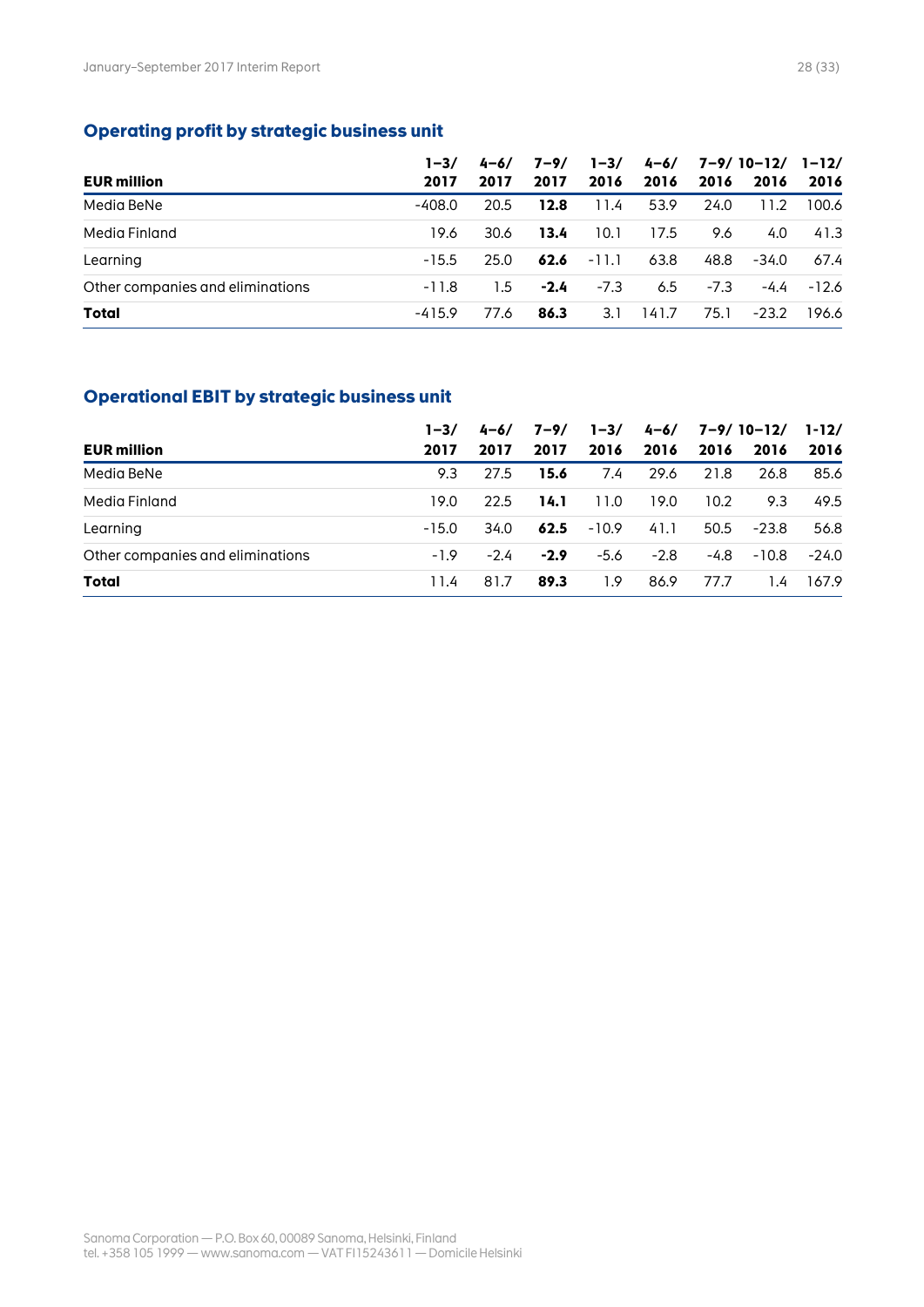# **Segment information**

In connection with the SBS divestment, Sanoma decided to change its segment reporting. Therefore, Sanoma now reports three operating segments, i.e. its three strategic business units Sanoma Media BeNe, Sanoma Media Finland and Sanoma Learning. This is aligned with the way Sanoma manages the businesses.

Sanoma Media BeNe includes the Dutch and Belgian consumer media operations (magazines, events, custom media, websites and apps) as well as the Dutch press distribution business Aldipress. Sanoma Media Finland is the leading multi-channel media company in Finland with a portfolio of magazines, newspapers, TV, radio, online and mobile channels. Learning is a leading European provider of multi-channel learning solutions. Learning's main markets are Belgium, Finland, the Netherlands, Poland and Sweden. In addition to the Group eliminations, the column unallocated/eliminations includes non-core operations, head office functions, real estate companies as well as items not allocated to segments. Segment assets do not include cash and cash equivalents, interest-bearing receivables, tax receivables or deferred tax receivables. Transactions between segments are based on market prices.

#### **Sanoma segments 1.1–30.9.2017**

| <b>EUR million</b>                       | Media<br><b>BeNe</b> | Media<br><b>Finland</b> |       | Unallocated/<br><b>Learning eliminations</b> | Total    |
|------------------------------------------|----------------------|-------------------------|-------|----------------------------------------------|----------|
| External net sales                       | 485.4                | 419.7                   | 284.7 |                                              | 1,189.9  |
| Internal net sales                       |                      | 0.2                     | 0.0   | $-0.2$                                       |          |
| Net sales, total                         | 485.4                | 420.0                   | 284.7 | $-0.2$                                       | 1,189.9  |
| <b>Operating profit</b>                  | $-374.8$             | 63.6                    | 72.0  | $-12.8$                                      | $-252.0$ |
| <b>Operational EBIT</b>                  | 52.4                 | 55.7                    | 81.5  | $-7.2$                                       | 182.4    |
| Share of results in associated companies | 1.0                  | 0.2                     |       |                                              | 1.2      |
| Financial income                         |                      |                         |       | 11.1                                         | 11.1     |
| Financial expenses                       |                      |                         |       | $-26.7$                                      | $-26.7$  |
| <b>Result before taxes</b>               |                      |                         |       |                                              | $-266.4$ |
| Segment assets                           | 744.8                | 264.0                   | 590.9 | 52.4                                         | 1,652.1  |

#### **Sanoma segments 1.1–30.9.2016**

| <b>EUR million</b>                       | Media<br><b>BeNe</b> | Media<br><b>Finland</b> | Learning | Unallocated/<br>eliminations | Total   |
|------------------------------------------|----------------------|-------------------------|----------|------------------------------|---------|
| External net sales                       | 557.9                | 428.2                   | 254.6    | 0.2                          | 1,241.0 |
| Internal net sales                       |                      | 0.3                     | 0.0      | $-0.3$                       |         |
| Net sales, total                         | 557.9                | 428.5                   | 254.6    | 0.0                          | 1,241.0 |
| <b>Operating profit</b>                  | 89.3                 | 37.2                    | 101.4    | $-8.2$                       | 219.8   |
| <b>Operational EBIT</b>                  | 58.8                 | 40.3                    | 80.6     | $-13.2$                      | 166.5   |
| Share of results in associated companies | $-0.3$               | 0.2                     | $-0.4$   |                              | $-0.4$  |
| Financial income                         |                      |                         |          | 10.6                         | 10.6    |
| Financial expenses                       |                      |                         |          | $-34.4$                      | $-34.4$ |
| <b>Result before taxes</b>               |                      |                         |          |                              | 195.6   |
| <b>Segment assets</b>                    | 1,719.3              | 297.6                   | 572.3    | 50.2                         | 2,639.4 |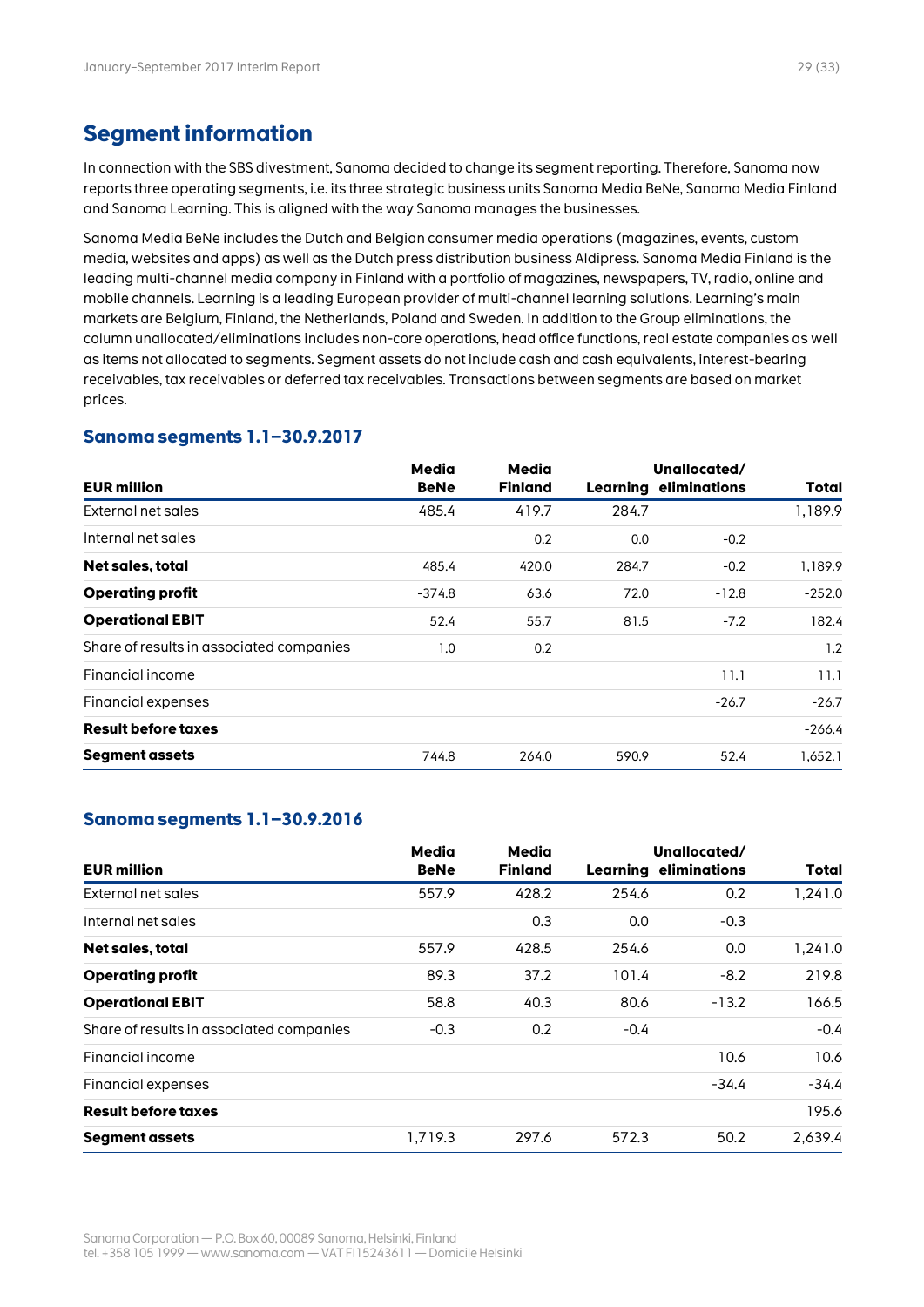| <b>EUR million</b>                             | 30.9.2017 | 30.9.2016 | 31.12.2016 |
|------------------------------------------------|-----------|-----------|------------|
| Carrying amount at the beginning of the period | 57.8      | 69.4      | 69.4       |
| Increases                                      | 7.3       | 6.0       | 8.4        |
| Acquisition of operations                      | 0.0       | 0.5       | 0.5        |
| Decreases                                      | $-1.0$    | $-1.1$    | $-1.3$     |
| Disposal of operations                         | $-2.3$    | $-2.6$    | $-2.6$     |
| Depreciation for the period                    | $-10.7$   | $-12.6$   | $-16.8$    |
| Impairment losses for the period               | $-0.6$    |           | 0.0        |
| Exchange rate differences and other changes    | 0.9       | 0.2       | 0.1        |
| Carrying amount at the end of the period       | 51.5      | 59.9      | 57.8       |

The Group had no commitments for acquisition of property, plant and equipment at the end of the reporting period or in the comparative period.

At the end of the reporting period, the commitments for acquisition of intangible assets (film and TV broadcasting rights included) were EUR 26.6 million (2016: 161.5).

#### **Effect of acquisitions on the consolidated balance sheet**

| <b>EUR million</b>                                                                                                        | $1 - 9/2017$ | 1-12/2016     |
|---------------------------------------------------------------------------------------------------------------------------|--------------|---------------|
| Acquisition costs                                                                                                         | 11.0         | 27.2          |
| Non-controlling interests, based on the proportionate interest in the recognised<br>amounts of the assets and liabilities |              | 0.0           |
| Fair value of previously held interest                                                                                    |              | $2.2^{\circ}$ |
| Fair value of acquired net assets                                                                                         | $-3.6$       | $-11.6$       |
| Recognised in equity                                                                                                      | -6.6         | $-1.9$        |
| <b>Goodwill from acquisitions</b>                                                                                         | 0.8          | 15.9          |

In 1-9/2017, Sanoma has invested EUR 11.0 million in business acquisitions. The impact of each individual acquisition on the Group's assets and liabilities has been minor. Business acquisitions have been described in paragraph Investments, acquisitions and divestments on page 8.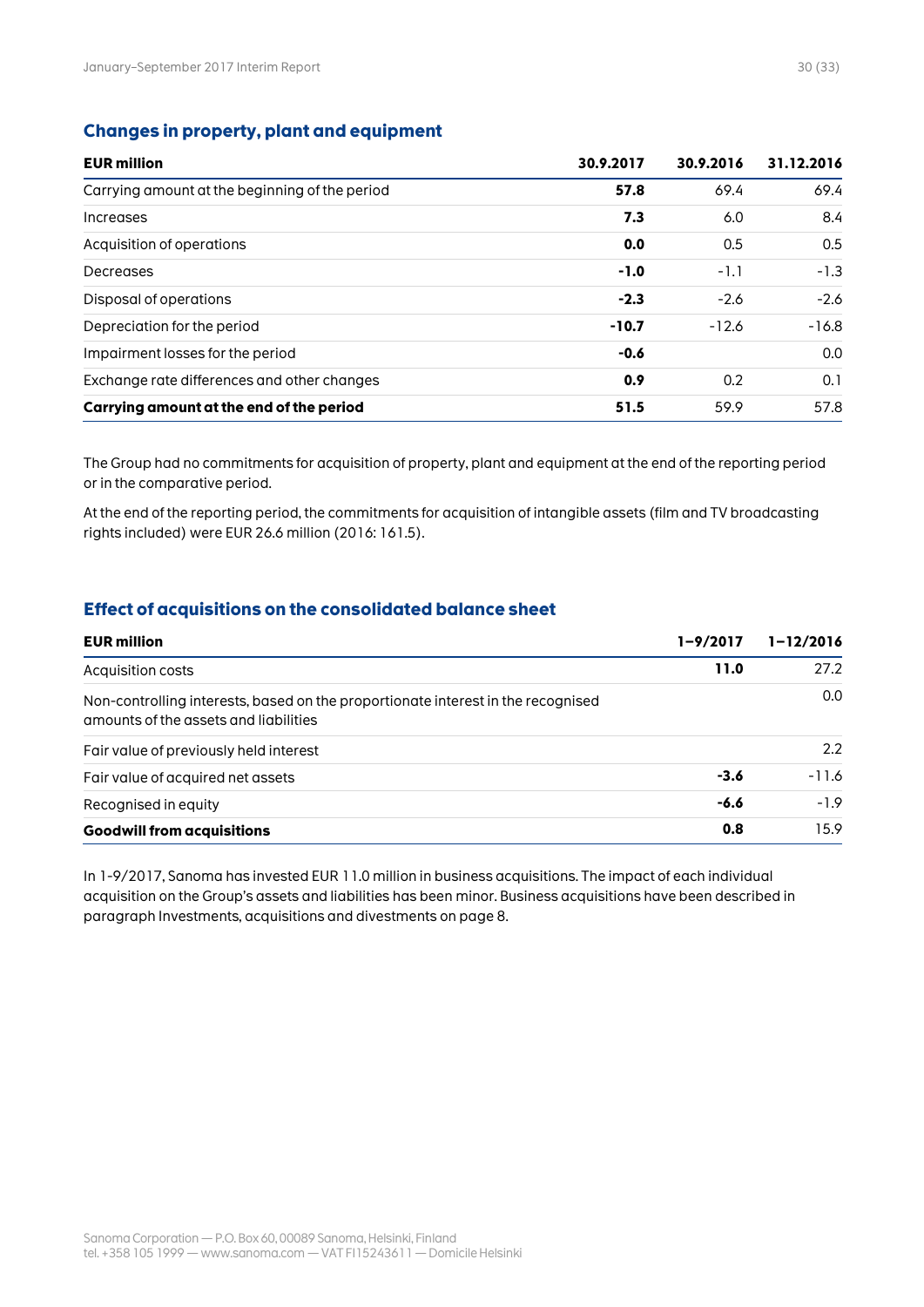# **Effect of SBS divestment on the consolidated balance sheet**

| <b>EUR million</b>                    | 30.9.2017 |
|---------------------------------------|-----------|
| Property, plant and equipment         | 2.6       |
| Goodwill                              | 715.5     |
| Other intangible assets               | 200.3     |
| Trade and other receivables           | 38.3      |
| Cash and cash equivalents             | 25.8      |
| Assets total                          | 982.5     |
| Deferred tax liabilities              | 18.1      |
| <b>Financial liabilities</b>          | 46.0      |
| Trade and other payables              | 112.4     |
| Liabilities total                     | 176.6     |
| Derecognised non-controlling interest | 117.2     |
| <b>Net assets</b>                     | 688.7     |

| Sales consideration received in cash | 237.1 |
|--------------------------------------|-------|
| <b>Transaction fees paid</b>         | -5.6  |
| <b>Capital loss</b>                  | 457.2 |

# **Cash flow from sale of SBS**

| <b>EUR million</b>                               |         |
|--------------------------------------------------|---------|
| Sales consideration received in cash             | 237.1   |
| Transaction fees paid                            | $-5.6$  |
| Cash and cash equivalents of divested operations | $-25.8$ |
| Cash flow from sale of SBS                       | 205.6   |

Cash flow from other divested operations was EUR 32.1 million at 30 September 2017.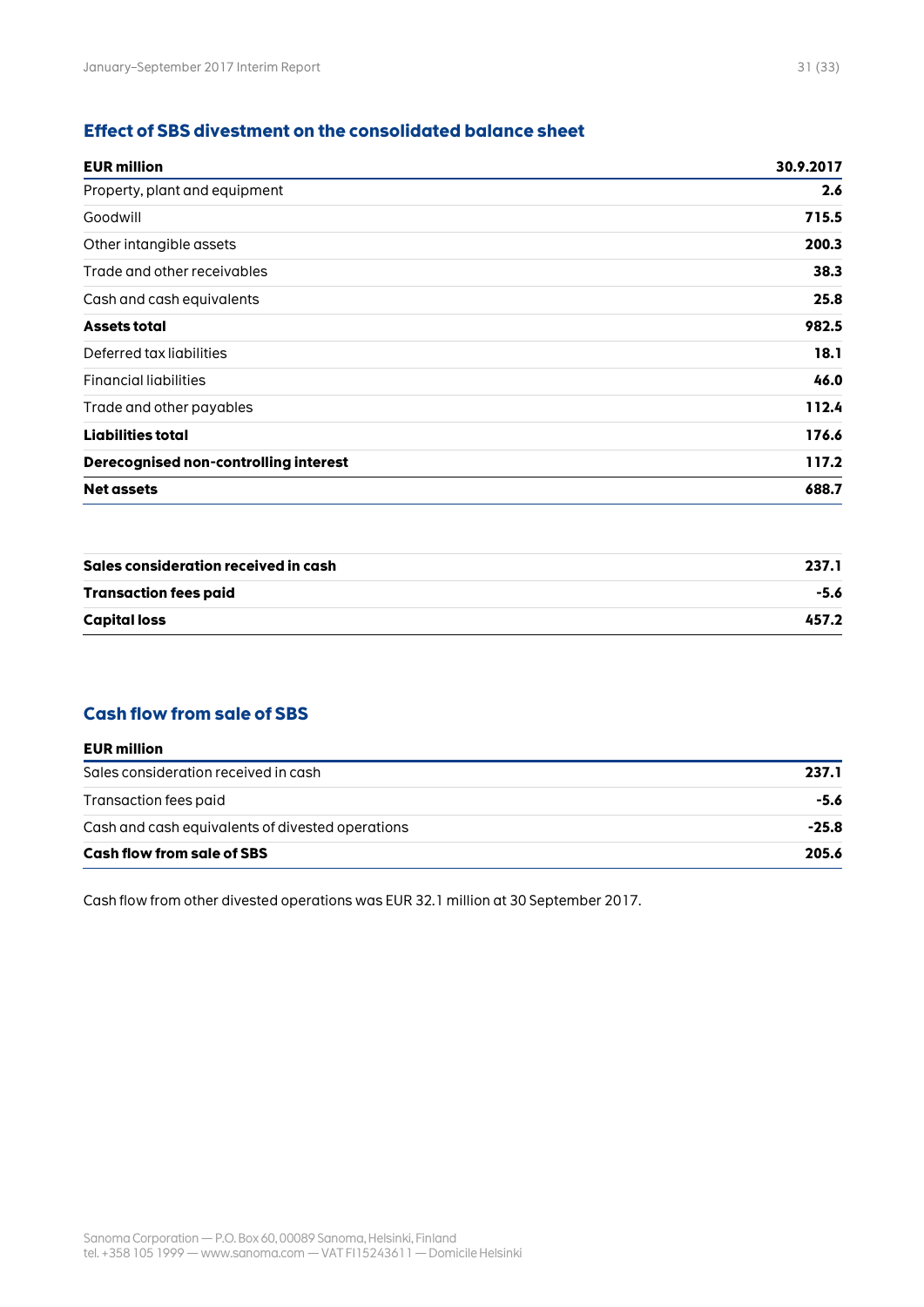### **Contingent liabilities**

| <b>EUR million</b>                       | 30.9.2017 | 30.9.2016 | 31.12.2016 |
|------------------------------------------|-----------|-----------|------------|
| <b>Contingencies for own commitments</b> |           |           |            |
| Mortgages                                |           | 9.7       |            |
| Pledges                                  | 1.5       | 2.4       | 2.4        |
| Other items                              | 24.8      | 25.0      | 25.0       |
| Total                                    | 26.3      | 37.1      | 27.4       |
| <b>Other commitments</b>                 |           |           |            |
| Operating lease liabilities              | 264.4     | 294.3     | 298.2      |
| Royalties                                | 8.9       | 17.6      | 14.6       |
| Other items                              | 50.3      | 42.5      | 71.2       |
| Total                                    | 323.6     | 354.5     | 384.0      |
| <b>Total</b>                             | 349.8     | 391.6     | 411.4      |

#### **Interest on hybrid bond**

On 12 December 2013, Sanoma issued a hybrid bond of EUR 100 million. Sanoma redeemed the hybrid bond on 12 December 2016 for the full outstanding amount in accordance with the terms and conditions of the hybrid bond. At the end of the comparative period the unpaid interest on the hybrid bond was EUR 5.8 million.

#### **Derivative instruments**

| <b>EUR million</b>                                  | 30.9.2017 | 30.9.2016 | 31.12.2016 |
|-----------------------------------------------------|-----------|-----------|------------|
| <b>Fair values</b>                                  |           |           |            |
| Interest rate derivatives (incl. accrued interests) |           |           |            |
| Interest rate swaps                                 | $-0.1$    | $-0.8$    | $-0.4$     |
| <b>Currency derivatives</b>                         |           |           |            |
| Forward contracts                                   | $-0.3$    | 3.5       | 6.3        |
| <b>Nominal values</b>                               |           |           |            |
| Interest rate derivatives                           |           |           |            |
| Interest rate swaps                                 | 100.0     | 200.0     | 100.0      |
| <b>Currency derivatives</b>                         |           |           |            |
| Forward contracts                                   | 94.8      | 100.6     | 82.1       |

The fair value of the foreign currency forward contracts is determined using forward exchange market rates at the balance sheet date. The fair value of the interest rate swaps is calculated as the present value of the estimated future cash flows.